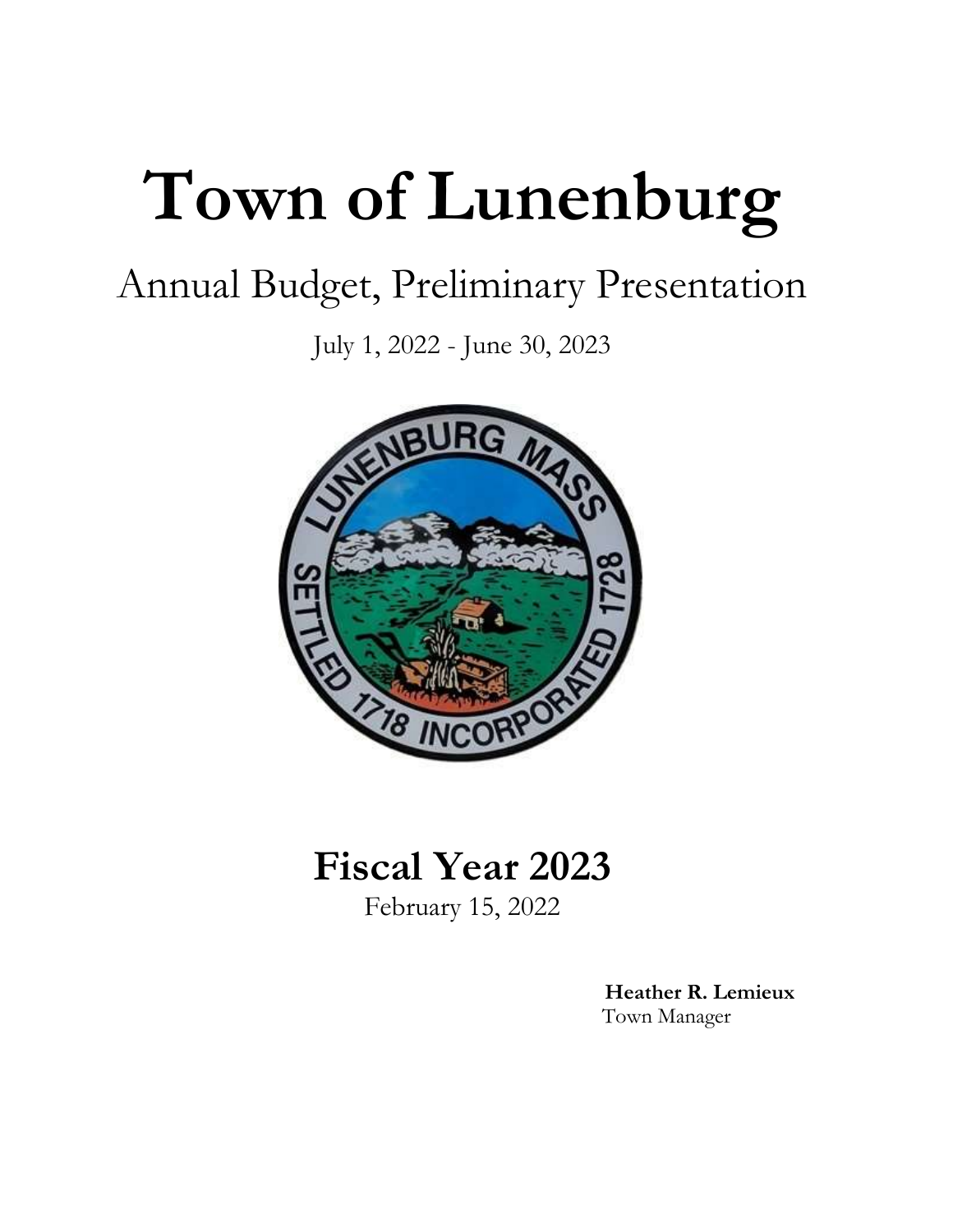### **TOWN OF LUNENBURG TOWN MANAGER**

**Tom Alonzo, Chairman 17 Main Street Michael-Ray Jeffreys, Vice Chairman P.O. Box 135 Lou Franco, Clerk Lunenburg, MA 01462 Todd Dwyer, Member Phone 978-582-4144** 



**Fax 978-582-4175**

#### **Heather R. Lemieux, Town Manager**

**To:** Select Board Finance Committee

**From:** Heather R. Lemieux, Town Manager

#### **Re:** FY 2023 Budget Message and Preliminary Budget Proposal

**Date:** February 15, 2022

In accordance with Section 6 of the Lunenburg Home Rule Charter, it is my privilege to present the Fiscal Year 2023 Budget Message for the Preliminary Budget, which is an overview of the operating and capital budget, identifies major variations from the current operating budget, and explains the Town Manager's rationale for budget recommendations. The budget recommendation includes the most up to date revenue projections and expenditure requests. This Preliminary Budget recommendation, as presented, provides for maintaining the current service levels in most departments, addresses an increased need for administrative support, uses recurring revenues for the operating budget, meets all the town's financial policies, and ensures long term fiscal sustainability.

#### *Looking Back:*

As we look back at the last year, the Town has continued to face many challenges that are the result of the pandemic. Across both town and school departments, like many other professions, we have faced staffing shortages, a limited pool of qualified applicants for vacancies, disruption on a weekly basis due to staff that have to quarantine or isolate due to COVID-19, while still providing a high level of service to our residents and businesses and education to our students. We are not unique in this aspect but it should not go without notice. Thank you to all the volunteers, town staff and school staff that has kept us functioning and that make Lunenburg a special place to live, work, and visit.

The development of the fiscal year 2022 budget was not as volatile as fiscal year 2021. We were able to fund key new positions to address staffing deficiencies, deposit funds into the regular stabilization account, Special Purpose stabilization account, and the Other Post Employment Benefit Trust Fund. The Town also voted to approve approximately \$1.6M in funding for the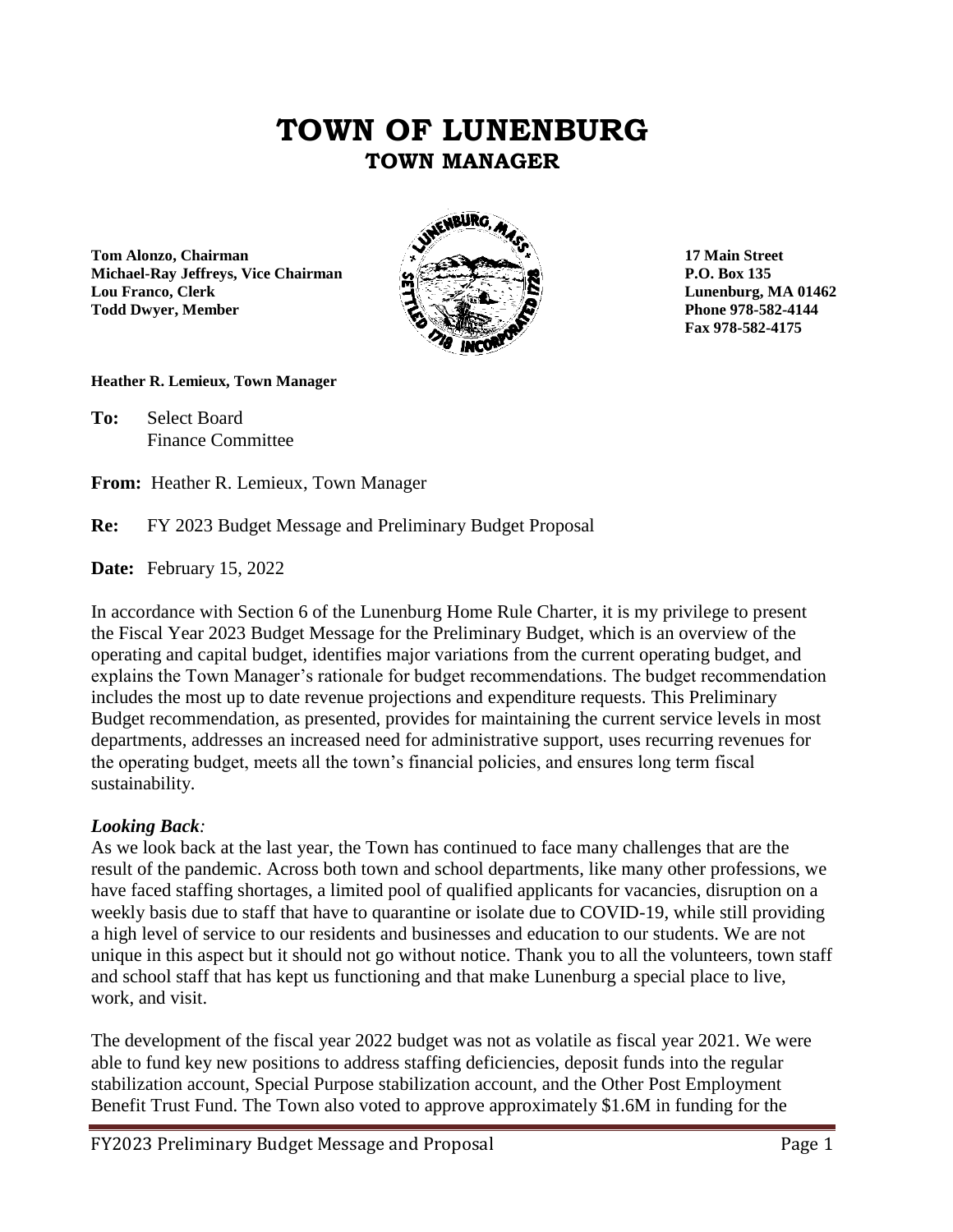FY22 Capital Plan. Both the town and school budgets were supplemented by various COVID relief funds received through the state from the federal relief packages (CARES Act) and the American Rescue Plan Act (ARPA). The CARES Act also provides for disaster recovery relief funds through FEMA for specific public safety and public health expenses related to COVID. The combination of these different relief funds alleviated the need for additional local tax dollars on expenses related to the public health emergency.

Our fiscal health has remained strong during the pandemic and as we begin the process for developing the Fiscal Year 2023 budget, the preliminary budget is a continuation of sustaining this strong fiscal health while addressing certain needs through incremental growth and maintaining conservative revenue estimates.

#### *Looking Ahead to Fiscal Year 2023:*

As in previous years, the preliminary budget is a balanced approach in two respects: it provides a balanced approach to the needs of all the departments of the Town and is also balanced based upon the use of reoccurring revenues for operating costs and does not use free cash or stabilization towards the operating budget. Fiscal sustainability is a theme throughout by using conservative revenue estimates that are not one time revenues to support current expenditures and adheres to the town's financial policies to maintain a certain level in the town's reserve accounts and deposits funds into the Other Post- Employment Benefits (OPEB) Trust Fund to address retiree health insurance liabilities.

The preliminary budget increases the estimate for Motor Vehicle Excise taxes for FY23 and level funds all other local receipt categories, for an overall increase of 1.6%. Revenues from property taxes also includes a conservative estimate for New Growth, which is additional tax revenue from new construction, renovations or other increases in the property tax base, with a decrease of approximately \$217,000 from the current year's certified New Growth. We will revisit the New Growth estimate and determine whether it can be increased based on additional new building permits or other increases in the property tax base. The largest percentage increase in revenues is State Aid. The preliminary budget uses the State Aid figure in the Governor's Proposed Budget (House 1) that was released on January  $26<sup>th</sup>$  and is a 10% increase from the FY22 State Aid amount.

Another source of funding that will impact the FY23 budget, and budgets for the next few years, is the continued COVID relief funds the town and school are receiving in the form of Elementary and Secondary School Emergency Relief (ESSER) funds and ARPA funding. These funds are outside of the omnibus budget that is voted at town meeting. The proposed FY23 School budget includes some positions that would be paid through grant funds and the town is currently beginning the process to prioritize expenses that will be able to be covered by the \$3.5M the Town received in ARPA funding. The Town will examine how best to use these funds in a way that benefits the community the most, both in terms of quality of life and financial sustainability, while also maximizing other potential state and federal grants that will be available to municipalities to apply for.

In mid-February the Town Manager prepares a preliminary budget recommendation that is presented to the Select Board and Finance Committee. The framework for the budget begins with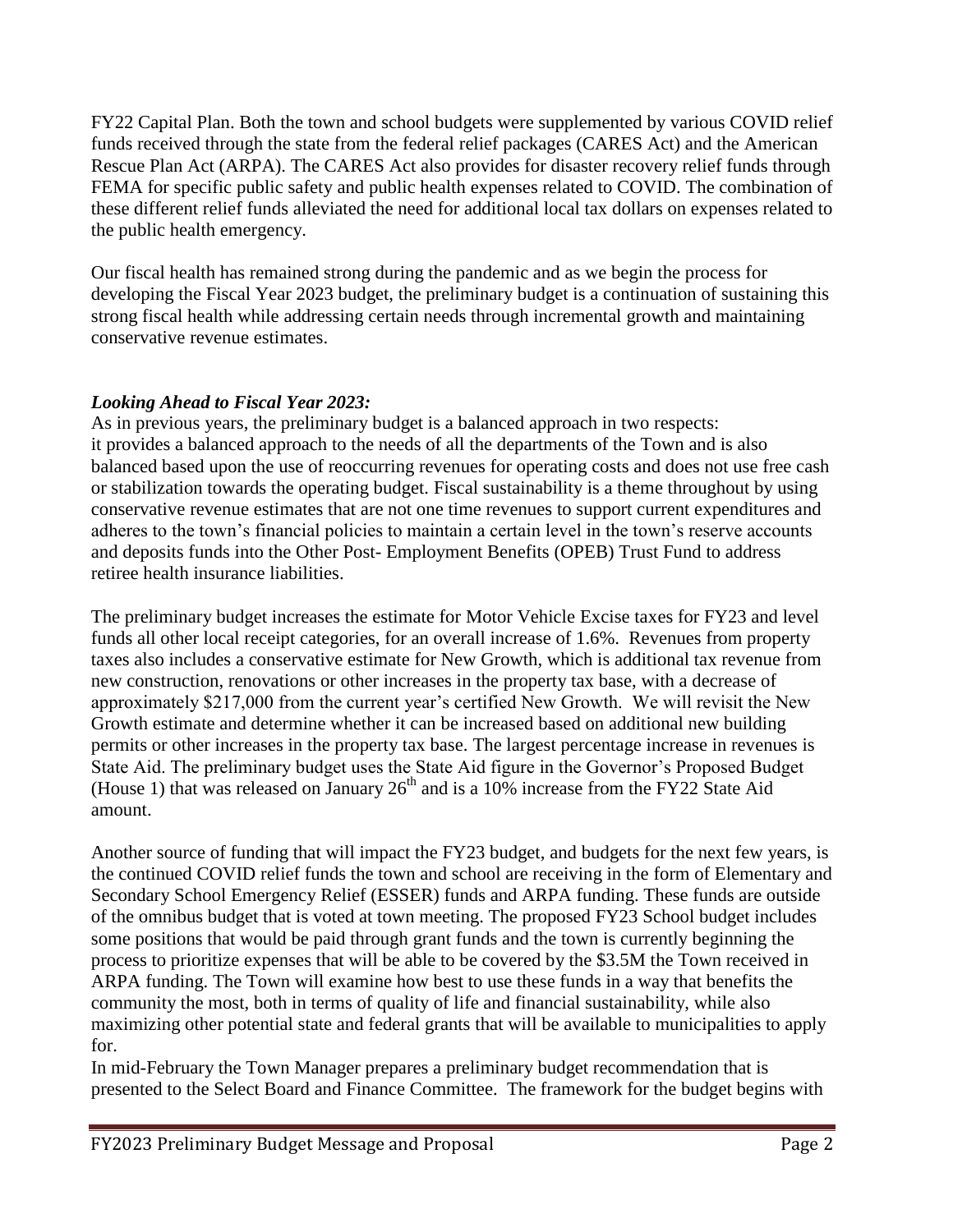looking at the levy capacity, estimated revenues, contractual increases, and using reasonable estimates for certain expenditures. This year departments were asked to meet a target budget that included known contractual increases and level funded expense categories. The Police and Fire Departments were given target budgets that included the costs to add an additional full time police officer and the costs to add an additional full time firefighter. On the expenditure side, the target budget included an additional \$50,000 for pavement management per an established past practice in order to achieve a total of \$1,000,000 in the operating budget for pavement management by 2033. For any requests above the target budget, departments were directed to provide a justification such as the effect on town services, if the increase would generate revenues, or address a need for increased service levels. After meeting with each department and updating the budget with any new information, such as the Governor's State Aid Proposal and the Worcester County Retirement assessment, the FY2023 preliminary proposal was drafted.

#### *Reserves, FY 2023 Capital Plan, and the Five Year Financial Forecast*:

The preliminary budget recommendation proposes to use free cash, non-reoccurring revenue, to fund a portion of the FY23 Capital Plan and deposits funds into the Town's regular Stabilization account, Special Purpose Stabilization Fund, and the OPEB (Other Post-Employment Benefits) Trust Fund. By setting aside these funds in the town's stabilization accounts and OPEB Trust Fund, it will ensure the town is financially secure, addresses known retiree health insurance liabilities, and adheres to the town's financial policies. This preliminary budget reflects an unappropriated free cash balance of approximately \$1,050,000. As more of the unknowns become known, additional funds from free cash may be designated towards the FY23 Capital Plan, stabilization, and other money articles to be voted on at the annual town meeting.

Given the budget surplus at this time and the amount of unappropriated free cash, it would be my recommendation to revisit the prioritized projects to be funded in FY 2023 as the budget develops. Similar to previous years, the FY23 Capital Plan will be funded with free cash, tax revenues, and unexpended capital appropriations from previous fiscal years. The FY23 Capital Plan recommendation at this time is to fund 20 out of the 30 capital project requests totaling \$1,740,049. For more details on the projects being proposed to be funded at this point and other details related to the capital plan, the presentation can be viewed at: [https://www.lunenburgma.gov/sites/default/files/field/files](https://www.lunenburgma.gov/sites/default/files/field/files-docs/fy2023_capital_plan_presentation_from_tm.pdf)[docs/fy2023\\_capital\\_plan\\_presentation\\_from\\_tm.pdf](https://www.lunenburgma.gov/sites/default/files/field/files-docs/fy2023_capital_plan_presentation_from_tm.pdf)

The Five Year Financial Forecast for FY2023-FY2027 is a tool to forecast projected surpluses or deficits in future years given certain assumptions. This year's presentation included different scenarios, including the School's five year staffing plan and the impact of a 2% Cost of Living Adjustment for town employees. The projected deficits, without adding in the costs associated with the School's five year staffing plan, are largely attributed to the assumption of not projecting the use of free cash in future years beyond fiscal year 2023 but having expenditures that would normally be offset by the use of free cash. For more details on the FY23-FY27 Five Year Financial Forecast, it can be viewed at: [https://www.lunenburgma.gov/sites/default/files/field/files](https://www.lunenburgma.gov/sites/default/files/field/files-docs/financial_forecast_presentation_for_bos_and_finance.pdf)docs/financial forecast presentation for bos and finance.pdf

This budget is a preliminary recommendation for FY2023. There are a still a number of unknowns at this date. The Governor has released his budget proposal but state aid will not be finalized until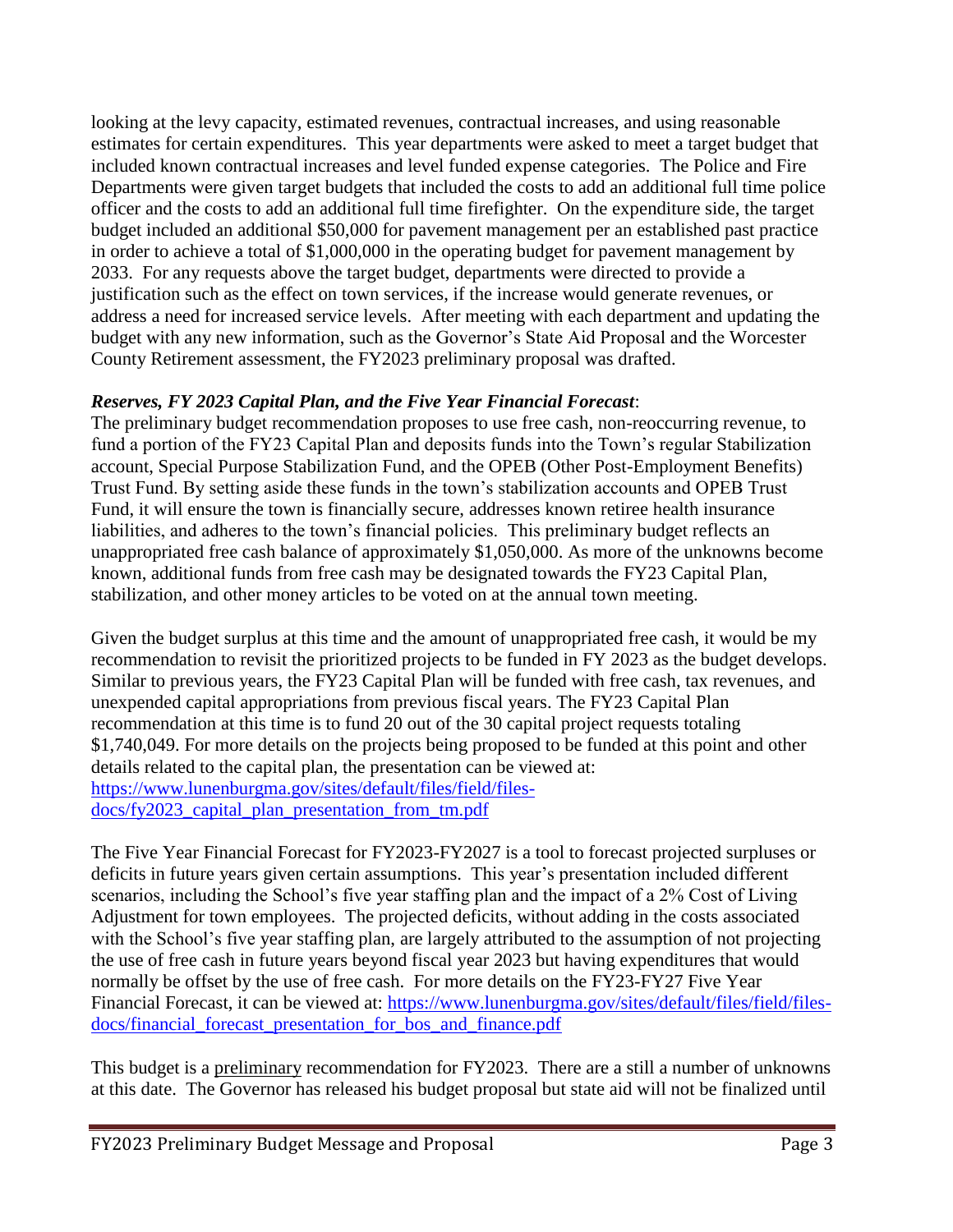July. Other revenues such as "Local Receipts" and "New Growth" are conservative estimates that may be changed based on new information before town meeting. On the expenditure side, the Town is awaiting health and general insurance renewal rates and the actual assessment from Montachusett Regional Vocational Technical School. As these figures become known, the financial projections will change and adjustments will be made that will ultimately be recommended to voters at the Annual Town Meeting on May 7, 2022.

Here is how you, the public, can learn more about the FY 2023 budget and follow the development of the budget over the coming months:

- A presentation on the preliminary budget will be held at the February 15th Select Board's meeting and at the February 17<sup>th</sup> Finance Committee meeting. All meetings are being held both in person and through Zoom. To view those meetings, visit the town calendar on the website at<https://www.lunenburgma.gov/Calendar> to get the Zoom meeting information and directions on how to participate.
- Information on the FY 2023 preliminary budget will be available on February 15<sup>th</sup> on the town website at [www.lunenburgma.gov](http://www.lunenburgma.gov/) under the "Town Meetings and Town Finances" link on the homepage and can also be obtained from the Select Board's Office and the Town Clerk's Office.
- $\triangleright$  The Finance Committee will be meeting weekly to hear budget presentations from departments. To view the schedule of those meetings visit the town website under the "Town Meetings and Town Finances" link on the homepage.
- $\triangleright$  The Finance Committee will hold a public hearing on the FY23 budget and town meeting articles that have a financial impact on Thursday, March 31st at 7 p.m. and a second hearing on Thursday, April  $14<sup>th</sup>$  at 7 p.m. if needed.
- $\triangleright$  The Annual Town Meeting will be held on Saturday, May 7, 2021 at the MS/HS Auditorium.

#### *Acknowledgements:*

In closing, there are many people that deserve recognition in developing this year's preliminary budget and capital plan. The Capital Planning Committee invested many hours from September until January to develop a prioritization of capital requests that were based on information provided by departments and reviewed in great detail by the members of the Capital Planning Committee. I would like to sincerely thank all the town department heads for their thoughtful assessment of the needs of their department and the ways in which they strive to provide the best possible services to residents and businesses with limited resources. I share my appreciation for Superintendent Dr. Kate Burnham's leadership in these unprecedented times and thank her, School Business Manager Michael Cassidy and their leadership team for all the work that goes into putting forth a comprehensive staffing plan to address the District's vision. Lastly, I want to thank Finance Director Karen Brochu; Karen is my primary support during the budget process and her direct involvement in this year's budget process and her expertise was instrumental in developing the FY2023 preliminary budget recommendation.

Respectfully, Heather R. Lemieux Town Manager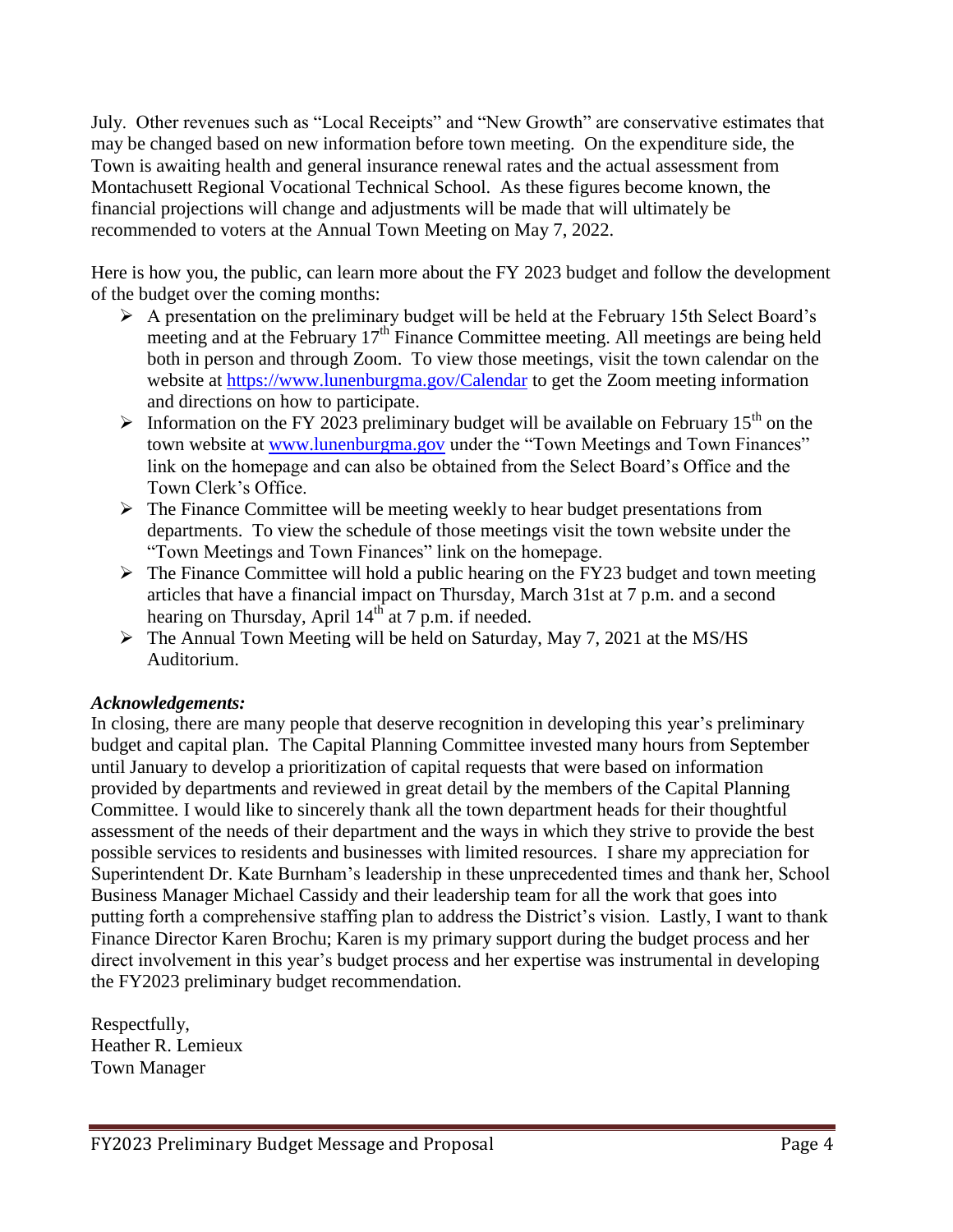#### **FY2023 Budget Process:**

The FY2023 budget process kicked off with the Capital Planning Committee's first meeting on September 14<sup>th</sup>. The capital planning documents were sent to departments in late September and the Capital Planning Committee met with departments throughout November and early December to review all the capital project requests as a group. The forms which were sent to departments were based on the UMass Collins Center Capital Planning documents that include various categories such as effectiveness of government, the effect on operating costs, effect on revenues, whether the project is mandated by the State or Federal government, whether grant funds are available, and how the project contributes to such things as economic growth, public safety, public health and education. The Capital Planning Committee evaluates capital requests based on the responses to these categories with each category being assigned a value depending on the response, and a project receives a composite score. The Capital Planning Committee used this information as a starting point for prioritizing projects but also discussed projects in context of the verbal discussions with the requesting department representatives relative to each project. The Capital Planning Committee provided a prioritized list to the Town Manager on January 4<sup>th</sup>.

The Town Manager presented a Five Year Financial Forecast and a Capital Plan to the Select Board and Finance Committee in January. The Capital Plan presented included the same projects that were recommended by the Capital Planning Committee but the Town Manager's recommendation reprioritized some of the projects. The Five Year Financial Forecast projects revenues and expenditures based on historical trends, a variety of assumptions, and known future expenditures such as contractual increases and large capital projects. These projections are a tool in order to assist town officials to prepare the ensuing years budgets to maintain long term fiscal sustainability and how expenditures will be addressed if a deficit is imminent.

The development of the FY 2023 preliminary budget was a collaborative process that the entire management team participated in by expressing the needs of their departments and putting forth recommendations to continue providing a high level of service. In December departments were sent target budgets to meet that included known personnel costs for existing staff, known contractual increases, level funded expense line items and included conservative estimates for the "unknowns", such as health insurance, general insurance, the retirement assessment, and other regional assessments. The managers of each town department and the Superintendent and the School Business Manager then met individually with the Town Manager and Finance Director to review their "above target" requests and to discuss any variations in services from the previous fiscal year. This preliminary budget recommendation reflects many of those "above target" requests to enhance the performance of the department, reflects decreased amounts needed for active health insurance costs from a 8% to 6% due to the announcement of the rate range, a change in the original estimate for the Worcester Regional Retirement assessment from a 10% increase to a 10.32% increase, includes a 3.11% increase for Lunenburg Public Schools, and an estimated 21% increase for the Montachusett Technical School assessment.

When beginning the budget development process for FY 2023 in December, the target budget for the Lunenburg Public Schools included a 2.5% increase or a \$541,292 increase over the previous fiscal year. In January Superintendent Burnham presented the School Committee a recommended budget, which equated to a 3.11% increase or \$673,617 over the previous fiscal year's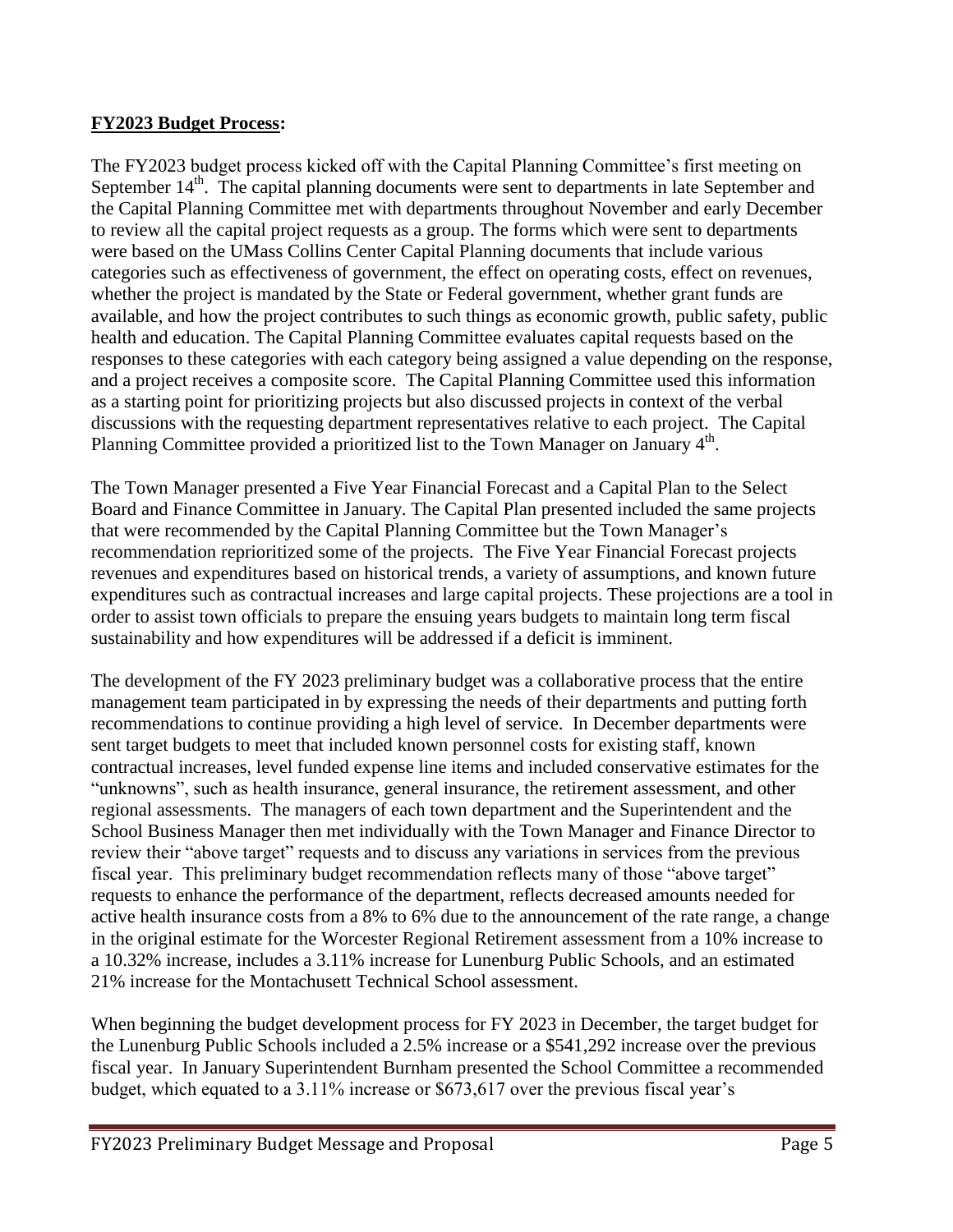appropriation. Other school related expenses in the preliminary budget include a 21% increase or a \$180,701 for the town's assessment for Montachusett Regional Vocational Technical School with the actual assessment received by mid-March. This estimate is based on our foundation enrollment increasing from 83 to 94 students, the required minimum contributions set by the State, transportation and capital costs. Fortunately, the Governor's State Aid proposal, which includes \$898,610 more in Chapter 70 funding than FY 2022, are the basis for supporting more than the target budget for both the Lunenburg Public Schools and the Montachusett assessment increases.

In 2018 the Police and Fire Chiefs developed long term staffing plans. These plans were created to address the staffing needs of these public safety departments that over the years have not kept up with the growth of the Town and translated to additional service calls for our public safety departments. Since 2018 we have adhered to the Five Year Staffing Plan for the Fire Department that adds one additional Full Time Career Firefighter each year until FY2023 and the Ten Year Staffing Plan for the Police Department that adds one additional Full Time Patrol Officer each year until FY2028. The FY23 preliminary budget proposes an additional Patrol Officer and an additional Career Firefighter to continue to follow these staffing plans.

The preliminary budget that will be presented the week of February 14th to the Select Board and Finance Committee represents most needs of the departments, provides a plan for maintaining our strong fiscal health, addresses capital needs, and addresses future liabilities. As the more "unknowns" become known, recommendations will be made to adapt to new information.

#### **FY 2023 Revenue Overview:**

The Town has four (4) sources of Revenue: Property Tax, State Aid, Local Receipts, and Available Funds. For FY 2023 the projected revenues are:

- Property Tax:  $$30,854,795$
- State Aid: \$ 10,390,105
- Local Receipts: \$ 3,110,153
- Other Avail. Funds: \$ 3,133,885
- Total: **\$ 47,488,938**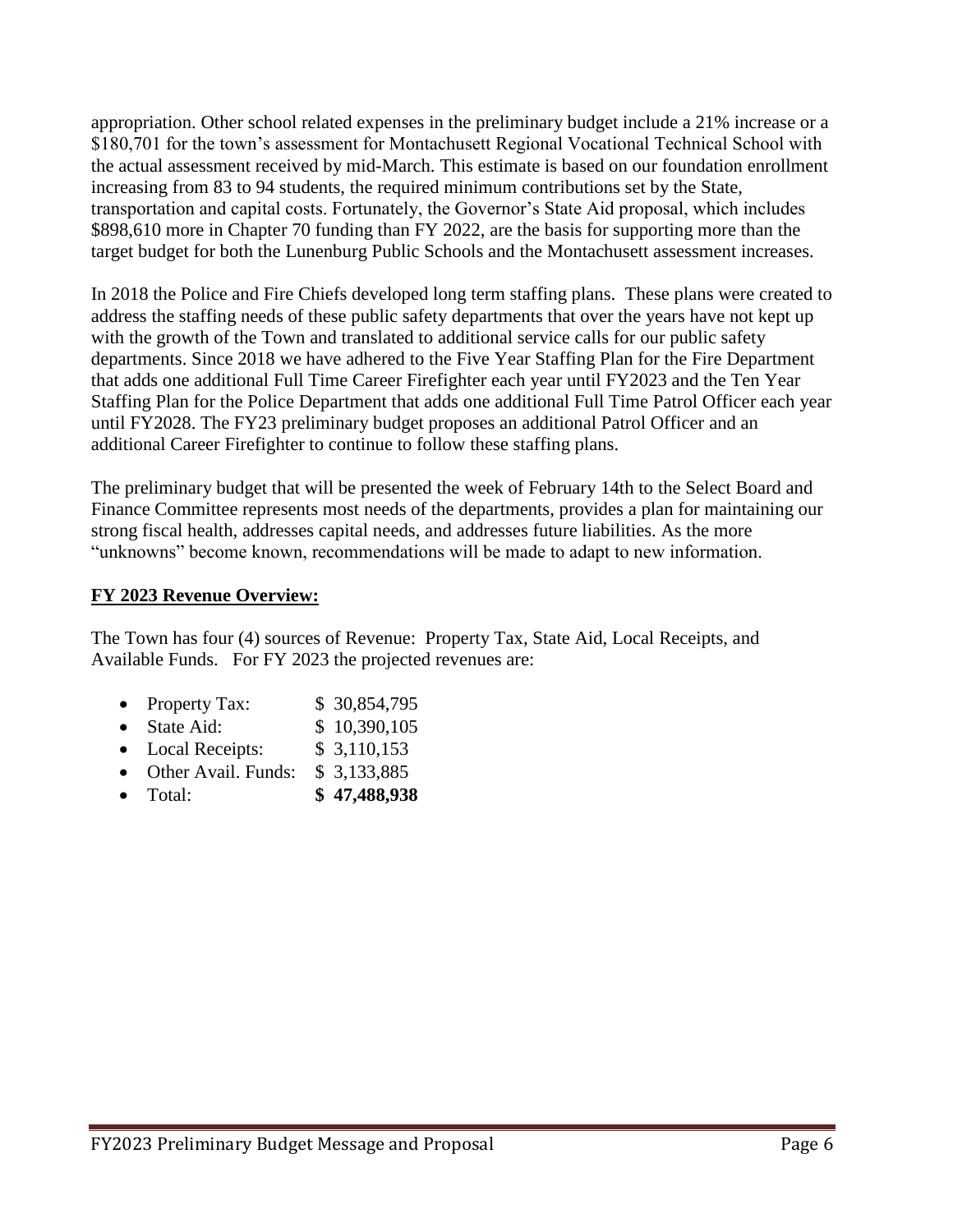

The chart below breaks out the revenue sources by percentage:

#### **Property Taxes**

Property taxes are the largest, single revenue source for the Town, approximately 65%. Property taxes are levied on real property (land and buildings) and personal property (equipment) used by non-manufacturing businesses. A revaluation of all taxable real property is done every five years based on fair market value and cyclical inspections are required every ten years. Under the provisions of Proposition 2  $1/2$ , property taxes, in the aggregate, may not exceed 2  $\frac{1}{2}$  percent of their full and fair cash value. This limit is known as the levy ceiling. Annual levy increases shall not exceed 2 ½% more than the previous year's levy plus the taxes added from any new properties added to the tax rolls ("New Growth"). Any Proposition 2 ½ override and/or debt exclusion amounts voted are added to the levy limit.

|                                                                               |  | <b>FY21</b>    |   | <b>FY22</b>    |  | <b>FY23 TM</b> | Dollar Increase | $%$ Increase                   |
|-------------------------------------------------------------------------------|--|----------------|---|----------------|--|----------------|-----------------|--------------------------------|
|                                                                               |  | Final          |   | Final          |  | Prelim. Budget |                 | <b>Over PY</b> over Prior Year |
| Revenue                                                                       |  |                |   |                |  |                |                 |                                |
| Property Tax*                                                                 |  | \$28,896,249   |   | \$29,959,876   |  | \$30,854,795   | \$894,919       | 2.99%                          |
| State Aid                                                                     |  | $9,427,619$ \$ |   | $9,440,371$ \$ |  | 10,390,105     | \$949,734       | 10.06%                         |
| Local Receipts                                                                |  | $3,600,669$ \$ |   | $3,060,153$ \$ |  | 3,110,153      | \$50,000        | 1.63%                          |
| Available Funds**                                                             |  | 2,427,555      | S | $3,089,126$ \$ |  | 3,133,885      | \$44,759        | 1.45%                          |
| total:                                                                        |  | \$44,352,093   |   | \$45,549,526   |  | \$47,488,938   | \$1,939,412     | 4.26%                          |
| *Property Tax includes starting tax levy, 2 1/2%, New Growth, Excludable Debt |  |                |   |                |  |                |                 |                                |
| ** Available funds will fluctuate mainly due to use of free cash.             |  |                |   |                |  |                |                 |                                |

For FY2023, the Town's Property Tax revenues are projected to increase by \$894,919 and includes the maximum allowable levy including a 2 1/2 % increase over the previous fiscal year's ending levy. The target budget that was the baseline when developing the FY23 budget and the figure used in the financial forecast for FY23 included an estimate of \$213,523 for New Growth.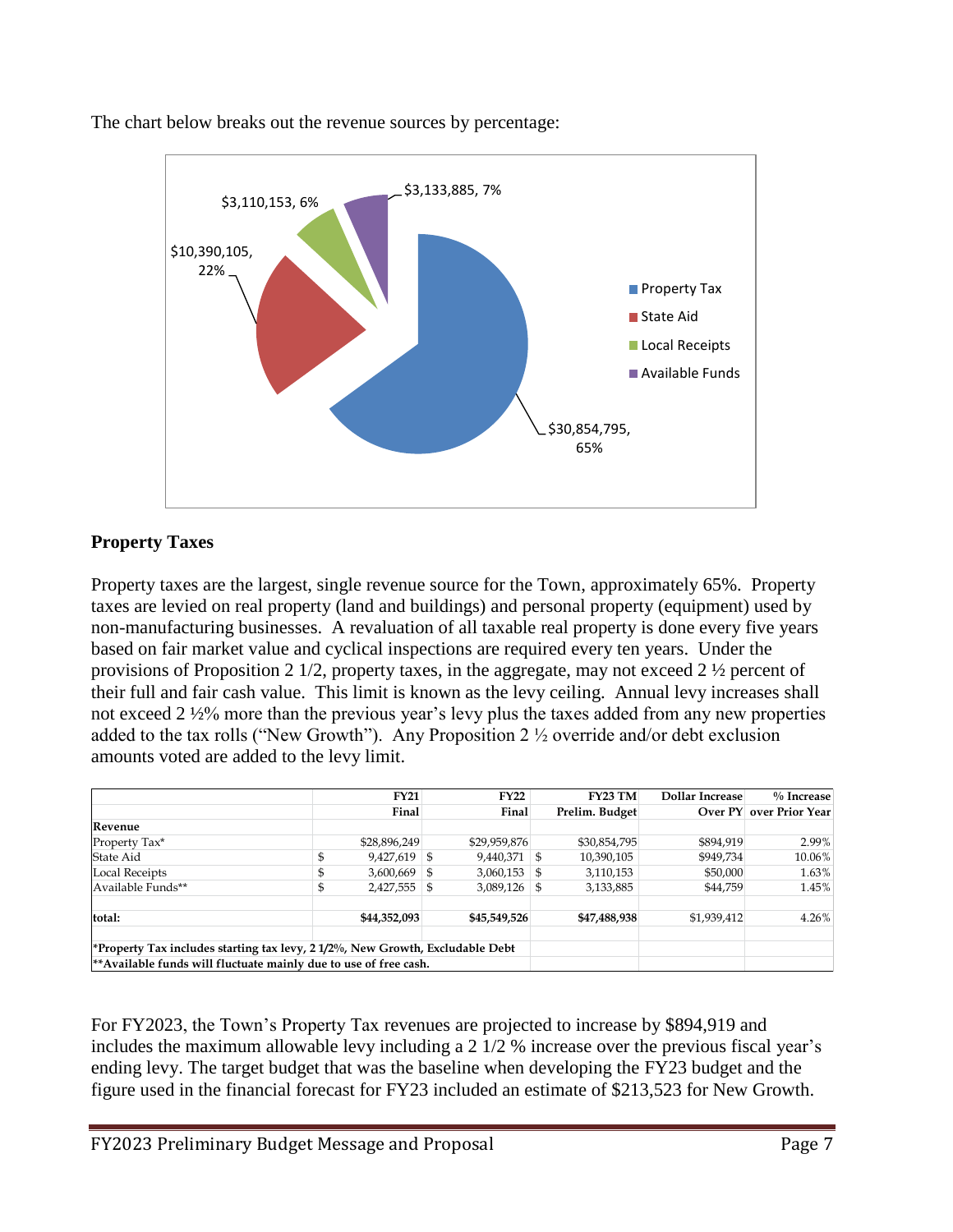This estimate was provided by the Assessor's Office based on the current building permits and estimated new growth for personal property accounts. The debt exclusion figure is based on the current debt schedule that has a reduction in the principal and interest payments for existing debtexcludable projects for FY 2023.

|                           | <b>FY2020</b> | <b>FY21</b>                      | <b>FY22</b>   | <b>FY23 TM</b>      | Dollar Increase |
|---------------------------|---------------|----------------------------------|---------------|---------------------|-----------------|
|                           | Final         | Final                            | Final         | Prelim. Budget      | Over PY         |
| <b>Property Tax</b>       |               |                                  |               |                     |                 |
| Prior Year Levy Limit     | \$24,137,396  | $$25.107.061.90 \;{\vert} \;$ \$ | 26.049.570.00 | 27,131,063.00<br>S. | \$1,081,493     |
| $2\frac{1}{2\%}$ Increase | \$603,435     | \$627,677                        | \$651,239     | \$678,277           | \$27,037        |
| New Growth                | \$366,231     | \$308,732                        | \$430.254     | \$213,523           | $-$216.731$     |
| Debt Exclusions  \$       | 2.947.347.96  | \$2,852,779                      | \$2,828,812   | \$2,831,932         | \$3,120         |
|                           |               |                                  |               |                     |                 |
| Taxes: Total              | \$28,054,410  | \$28,896,249                     | \$29,959,876  | \$30,854,795        | \$894,919       |

#### **State Aid**

State Aid is the Town's second largest revenue source (22%) and is the amount of funding each community receives from the Commonwealth to help fund Education and General Government Services. The FY2023 State Aid estimate in the preliminary budget is based on the Governor's House 1 Proposed Budget for FY2023 that was released on January 26th totaling \$10,390,105. This equates to an additional \$898,610 in Chapter 70 funds (11.49% increase) and an additional \$31,380 in Unrestricted General Government Aid (2.7% increase).

The Governor's Budget Proposal is the first step in the process until a final state budget is approved. The House Ways & Means will propose their version of the budget near the end of April, the Senate Ways & Means will submit a proposed budget near the end of May, it will then head to Conference Committee and a final budget will be voted upon in July. Below is a chart with a history of the approved State Aid amounts for FY2014-FY2023 and the Governor's Proposal for FY2023:

|                                          | FY2014        | FY2015        | FY2016        | FY2017        | FY2018        | FY2019        | FY2020        | FY2021        | FY2022        | FY2023     |
|------------------------------------------|---------------|---------------|---------------|---------------|---------------|---------------|---------------|---------------|---------------|------------|
|                                          | <b>Budget</b> | <b>Budget</b> | <b>Budget</b> | <b>Budget</b> | <b>Budget</b> | <b>Budget</b> | <b>Budget</b> | <b>Budget</b> | <b>Budget</b> | Projected  |
|                                          |               |               |               |               |               |               |               |               |               |            |
| <b>STATE AID CHERRY SHEET</b>            |               |               |               |               |               |               |               |               |               |            |
| Chapter 70 Education Aid                 | 5.354.696     | 5,605,872     | 5.834.483     | 6.351.257     | 7,272,505     | 7.538.072     | 7.771.740     | 7.773.938     | 7,823,618     | 8.722.228  |
| <b>Charter Tuition Reimbursement</b>     | 130.068       | 50,717        | 133.545       | 33,934        | 78.091        | 17,860        | 36.345        | 64,708        | 28,140        | 122,771    |
| <b>Charter Facility Reimbursement</b>    |               |               |               |               |               |               |               |               |               |            |
| Smart Growth                             |               | 183.618       | 166,960       | 119.257       | 119.257       | 29.195        | 35.372        | 138.069       | 79.717        | 79.717     |
| School Lunch (offset)                    | 8.087         | 7,451         |               |               |               |               |               |               |               |            |
| School Choice Receiving Tuition (offset) | 298,593       | 241,290       | 227,741       | 268,906       | 281,212       | 241.647       | 182.658       | 176,265       | 175,332       | 110,280    |
| Unrestricted General Government Aid      | 915,592       | 940,983       | 974,858       | 1.016.777     | 1,056,431     | 1,093,406     | 1,122,928     | 1,122,928     | 1,162,230     | 193,610    |
| <b>Veterans Benefits</b>                 | 26.454        | 40,539        | 55.238        | 81.303        | 45,280        | 35,873        | 55.161        | 42.316        | 58.371        | 51,450     |
| <b>Exemptions VBS and Elderly</b>        | 60.628        | 61.689        | 63.425        | 66.101        | 58.172        | 55.517        | 61.979        | 62.042        | 58.214        | 56,114     |
| State Owned land                         | 49.795        | 47.844        | 47.844        | 47.275        | 47.230        | 47.230        | 26.222        | 26,905        | 32,522        | 32,505     |
| Police Career Incentive                  |               |               |               |               |               |               |               |               |               |            |
| Public Libraries (offset)                | 11,488        | 14.647        | 14.398        | 14,137        | 14.615        | 15.534        | 16.524        | 20.448        | 22,227        | 21,430     |
| TOTAL Cherry Sheet(3)                    | 6,855,401     | 7,194,650     | 7,518,492     | ,998,947      | 8,972,793     | 9,074,334     | 9,308,929     | 9.427.619     | 9.440.371     | 10,390,105 |

#### **Local Receipts**

Local Receipts are made up of Motor Vehicle Excise taxes, fees, fines, permits, licenses, and other departmental revenue or charges for services. These are often labeled "elastic revenues" as they may fluctuate with the economy. Local Receipts account for 7% of the town's revenues. The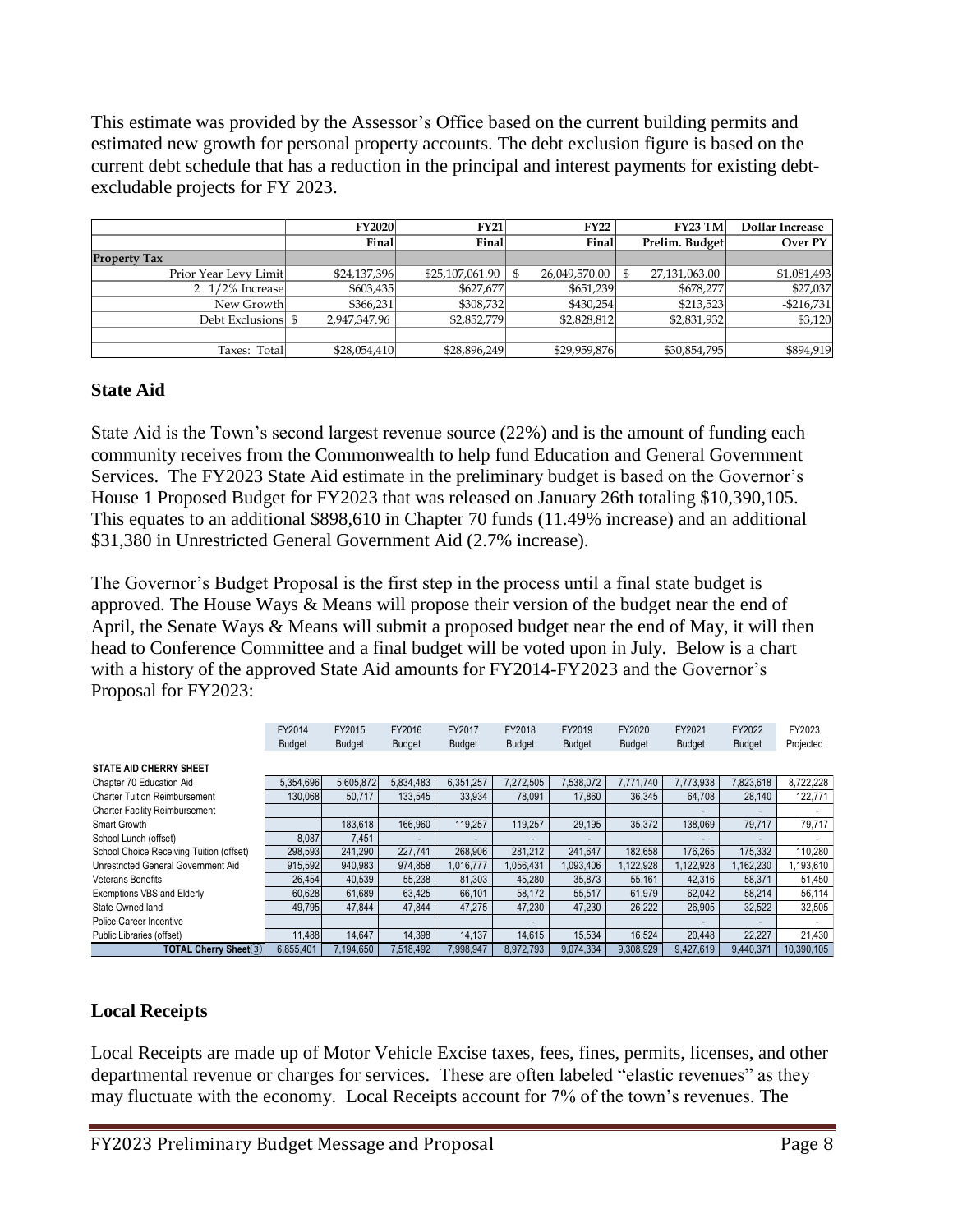estimate for Local Receipts for the FY23 budget assumes an overall increase of 1.6% or \$50,000 over the FY2022 Local Receipts estimate. As with previous years, the estimate for local receipts is conservative due to the elastic nature of these types of revenues and maintaining conservative Local Receipts contributes to a healthy Free Cash figure when actual Local Receipts exceed the Local Receipts estimate. Used for non-operating expenditures, Free Cash allows the Town to address their capital needs and put funds into reserves.

|                                            | FY2020    | FY2021    | FY2022    | FY2023    |
|--------------------------------------------|-----------|-----------|-----------|-----------|
|                                            | Actual    | Actual    | Estimate  | Estimate  |
| 1. Motor Vehicle Excise                    | 1,813,251 | 1,978,799 | 1,721,640 | 1,771,640 |
| 2a. Meals Excise                           | 134,867   | 125,662   | 100,980   | 100,980   |
| 2b. Room Excise                            |           |           |           |           |
| 2c. Other Excise-Boat                      |           |           |           |           |
| 3. Penalties/Interest on Taxes and Excises | 154,669   | 259,184   | 200,000   | 200,000   |
| 4. Payment In Lieu of Taxes                |           | 3,921     | 1,648     | 1,648     |
| 5. Charges for Services-Water              |           |           |           |           |
| 6. Charges for Services-Sewer              |           |           |           |           |
| 7. Charges for Services-Hospital           |           |           |           |           |
| 8. Charges for Services-Solid Waste Fees   |           |           |           |           |
| 9. Other Charges for Services              |           |           |           |           |
| 10. Fees                                   | 165,998   | 200,429   | 176,052   | 176,052   |
| 11. Rentals                                |           |           |           |           |
| 12. Dept. Revenue-Schools                  | 60,207    | 72,688    | 60,207    | 60,207    |
| 13. Dept. Revenue-Libraries                |           |           |           |           |
| 14. Dept. Revenue-Cemeteries               | 4,100     | 5,100     | 4,100     | 4,100     |
| 15. Dept. Revenue-Recreation               |           |           |           |           |
| 16. Other Departmental Revenue             | 262,555   | 254,362   | 257,370   | 257,370   |
| 17. Licenses/Permits                       | 331,255   | 334,109   | 331,188   | 331,188   |
| 18. Special Assessments                    | 11,844    | 15,468    | 11,844    | 11,844    |
| 19. Fines and Forfeits                     | 37,183    | 13,263    | 13,263    | 13,263    |
| 20. Investment Income                      | 102,340   | 35,585    | 25,000    | 25,000    |
| 21. Medicaid Reimbursement                 |           |           |           |           |
| 22. Misc. Recurring                        |           |           |           |           |
| 23. Misc. Non-Recurring                    | 231,808   | 357,936   | 211,699   | 211,699   |
| <b>TOTAL Local Receipts-Actual (1)</b>     | 3,310,076 | 3,656,506 | 3,114,991 | 3,164,991 |
| Difference: Actual over Budget             | 243,085   | 590,516   |           |           |

#### **Available Funds (Reserves and Other Financing Sources)**

Available funds covers a variety of categories including the use of certified Free Cash, borrowing amounts, a reimbursement from MSBA for an old school project, transfers from the Sewer Enterprise to fund charges within the General Fund, transfers from Sewer and Water Betterment Accounts to the General Fund to pay the cost of Sewer and Water debt service, and Septic Loan revenue. There is an increase in available funds in FY23 compared to the previous fiscal year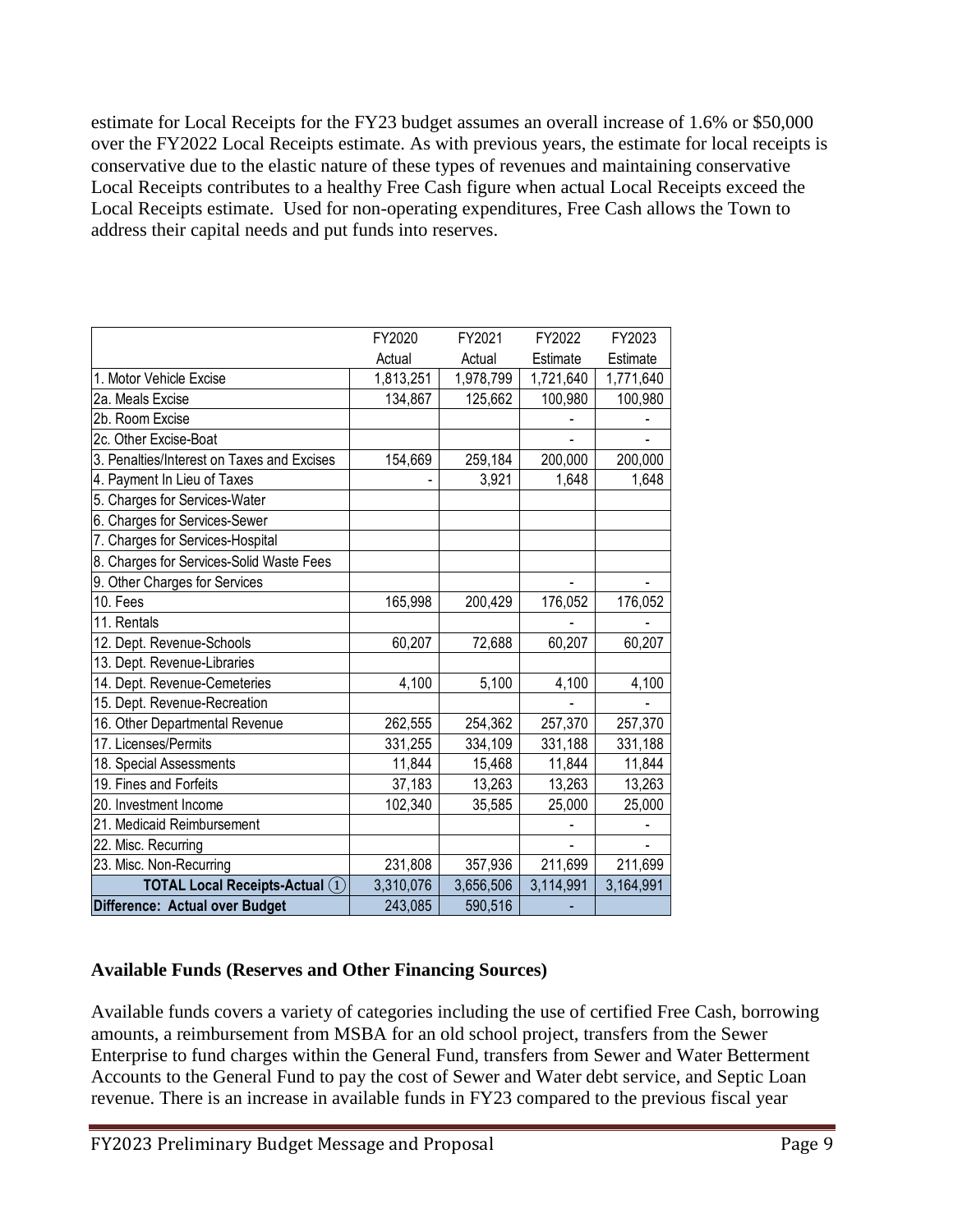primarily due to the amount of free cash being used to offset non-reoccurring expenses. The below chart identifies the financing sources and use of reserves that are a portion of the revenues available for the FY2023 budget.

|                                                                     | <b>FY2020</b>                  |               | <b>FY2021</b>      | <b>FY2022 TM</b>   | <b>FY23 TM</b>     |
|---------------------------------------------------------------------|--------------------------------|---------------|--------------------|--------------------|--------------------|
|                                                                     | <b>After Recap</b>             |               | <b>After Recap</b> | After Recap        | Prelim. Budget     |
| <b>Available Funds</b>                                              |                                |               |                    |                    |                    |
| Free Cash                                                           | \$<br>1,297,731.96             | \$            | 858,356.21         | \$<br>1,485,604.00 | \$<br>1,616,692.00 |
| <b>Bond Premium</b>                                                 | \$<br>6,350.49                 |               |                    |                    |                    |
| <b>Unexpended Articles</b>                                          | \$<br>171,781.68               | \$            | 6,825.61           | \$<br>111,281.58   | \$<br>40,049.00    |
| Borrowing                                                           | \$<br>$\overline{\phantom{a}}$ |               |                    |                    |                    |
| Special Purpose Stabilization Fund                                  |                                |               |                    |                    |                    |
| MSBA Reimbursement (Both debt and Reimbursement expires in 2023) \$ | 535,316.89                     | ${\mathbb S}$ | 535,051.19         | \$<br>534,779.55   | \$<br>534,501.26   |
| MSBA Reserve Reimbursement Applied                                  |                                |               |                    |                    |                    |
| Sewer Enterprise Retained Earnings                                  | \$<br>70,805.00                | \$            | 72,682.00          | \$<br>90,587.20    | \$<br>105,730.27   |
| Sewer Betterments                                                   | \$<br>817,901.40               | \$            | 804,329.90         | \$<br>705,876.16   | \$<br>687,992.32   |
| <b>Water Betterments</b>                                            | \$<br>56,837.50                | \$            | 55,837.50          | \$<br>54,837.50    | \$<br>58,837.50    |
| Septic Loan Revenue                                                 | \$                             |               |                    |                    |                    |
| PEG Retained Earnings                                               |                                | \$            | 48,000.00          | \$<br>46,842.00    | \$<br>47,948.00    |
| Sale of Cemetery Lots                                               | \$<br>35,000.00                | \$            |                    | 15,000.00          | \$                 |
| Artificial Turf Revolving Fund                                      | 43,500.00                      | \$            | 46,473.00          | \$<br>44,318.19    | \$<br>42,134.74    |
| School Transportation Fee Offset                                    |                                |               |                    |                    | \$                 |
| total:                                                              | \$<br>3,035,224.92             | \$            | 2,427,555.41       | 3,089,126.18       | \$<br>3,133,885.09 |
|                                                                     |                                |               |                    |                    |                    |
| Dollar Increase Over Prior Year \$                                  | 365,682                        | \$            | $(607, 670)$ \$    | 661,571            | \$<br>44,759       |
| Percentage Increase Over Prior Year                                 | 13.70%                         |               | $-20.02%$          | 27.25%             | 1.45%              |

The FY2023 proposed budget recommends using \$1,616,692 of certified Free Cash, accounts for the \$534,501 reimbursement from MSBA for an old school construction project, transfers \$105,730 from the Sewer Enterprise for indirect costs paid for in the General Fund, transfers \$687,992 from the Sewer Betterment account to fund the Sewer's debt for FY23, transfers \$47,948 from the PEG account for indirect costs paid for in the General Fund, transfers \$58,837 from the Water Betterment account to fund the Water's debt for FY23, and transfers \$42,134 from the Artificial Turf Revolving Fund to pay for the turf field debt for FY23.

#### **FY2023 Expenditure Budget Overview**

The Town's expenditures are divided into functional categories which become the legal budget appropriated at Town Meeting. These categories include: General Government; Central Purchasing; Police; Fire; Other Protection; Department of Public Works; Solid Waste/Recycling; Health & Sanitation; Council on Aging; Veterans; Lunenburg Public Schools; Monty Tech Assessment; Library; Debt Service; Unclassified General Government; Retirement Assessment. Other expenditures in the budget include non-appropriated costs, such as Cherry Sheet Charges, Cherry Sheet Offsets, Snow & Ice Deficit, and funds for the Overlay Account. The final budgeting category is the remaining Town Meeting warrant articles that have a financial impact.

The preliminary FY2023 budget for Operating Expenses is projected to increase by \$1,774,806 or 4% over FY2022. The largest increases being in Lunenburg Public Schools (\$673,617 or 37% of the increase), Unclassified (\$251,765 or 14% of the increase), the Monty Tech Assessment (\$180,701 or 10% of the increase), and Fire (\$165,025 or 9%). The Solid Waste (Recycling) expenses are expected to decrease by \$42,000 based on the current year's expenses and the amount towards Debt Service is expected to decrease by \$64,000 based on the current debt schedule.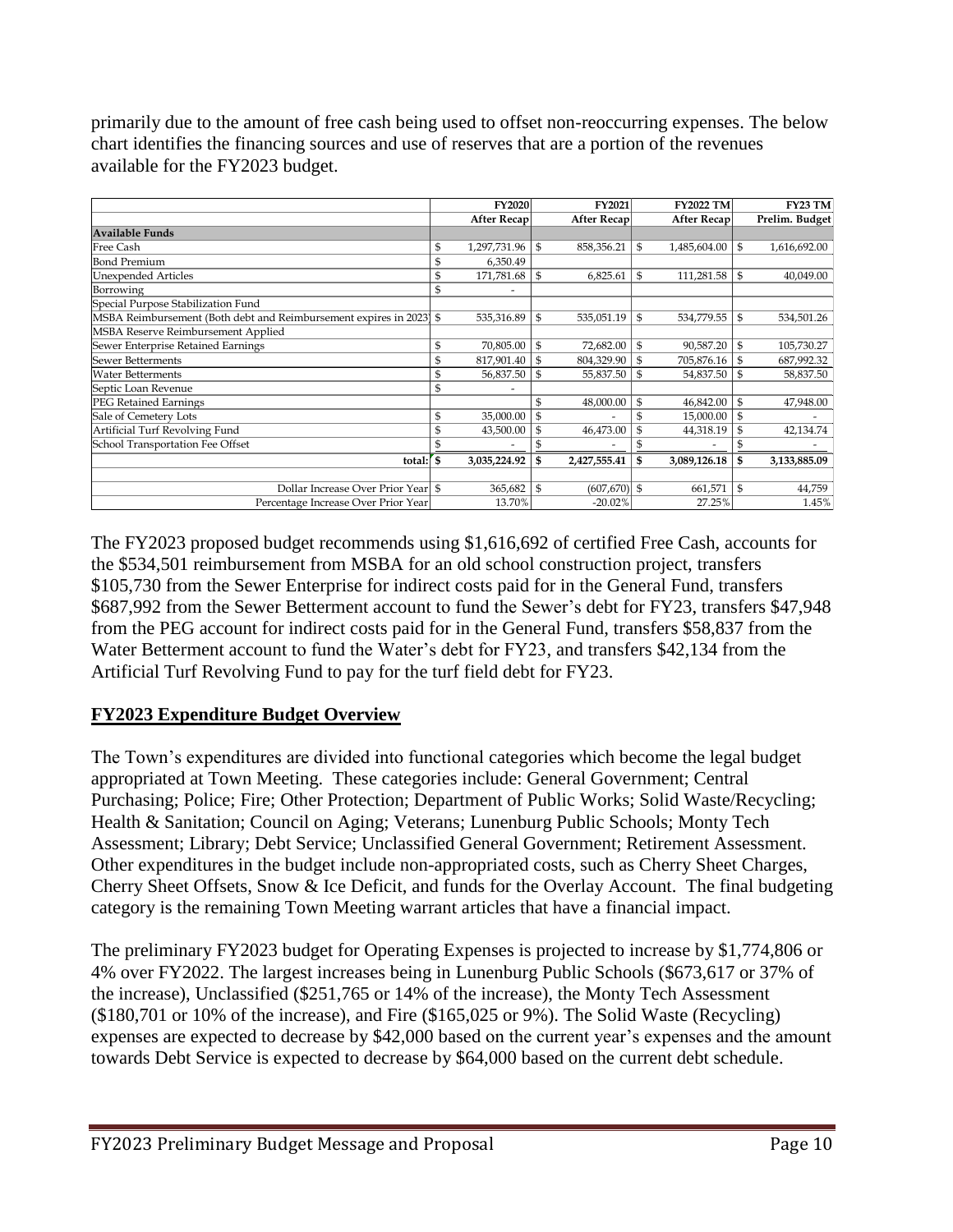|                                   | <b>FY2022</b>    | <b>FY2023 TM</b>           |                | FY23 Prelim. Budget  | FY23 Prelim. Budget |
|-----------------------------------|------------------|----------------------------|----------------|----------------------|---------------------|
|                                   |                  | After Recap Prelim. Budget |                | Dollar Inc. over PFY | % of total increase |
| <b>Expenditures:</b>              |                  |                            |                |                      |                     |
|                                   |                  |                            |                |                      |                     |
| <b>General Fund Expenditures:</b> |                  |                            |                |                      |                     |
| General Government                | \$<br>1,738,191  | \$<br>1,792,492            | \$             | 54,301               | 3.06%               |
| Central Purchasing                | \$<br>75,580     | \$<br>77,800               | \$             | 2,220                | 0.13%               |
| Police                            | \$<br>2,030,691  | \$<br>2,146,949            | \$             | 116,258              | 6.55%               |
| Fire                              | \$<br>1,403,190  | \$<br>1,568,216            | \$             | 165,025              | 9.30%               |
| Radio Watch                       | \$<br>304,679    | \$<br>318,304              | \$             | 13,625               | 0.77%               |
| Other Protection                  | \$<br>205,151    | \$<br>214,405              | \$             | 9,254                | 0.52%               |
| Department of Public Works        | \$<br>1,944,012  | \$<br>2,031,294            | \$             | 87,282               | 4.92%               |
| Public Buildings & Facilities     | \$<br>799.489    | \$<br>884,566              | \$             | 85,077               | 4.79%               |
| Solid Waste                       | \$<br>354,634    | \$<br>312,634              | \$             | (42,000)             | $-2.37%$            |
| Health & Sanitation               | \$<br>89,540     | \$<br>99,260               | \$             | 9,720                | 0.55%               |
| Council on Aging                  | \$<br>167,318    | \$<br>183,629              | \$             | 16,311               | 0.92%               |
| Veterans                          | \$<br>105,775    | \$<br>110,775              | \$             | 5,000                | 0.28%               |
| Lunenburg Public Schools          | \$<br>21,669,378 | \$<br>22,342,995           | \$             | 673,617              | 37.95%              |
| Monty Tech Assessment             | \$<br>876,289    | \$<br>1,056,990            | $\mathfrak{S}$ | 180,701              | 10.18%              |
| Library                           | \$<br>439,541    | \$<br>492,984              | \$             | 53,443               | 3.01%               |
| Debt Service                      | \$<br>4,562,594  | \$<br>4,497,723            | \$             | (64, 870)            | $-3.66%$            |
| Unclassified                      | \$<br>3,130,386  | \$<br>3,382,151            | \$             | 251,765              | 14.19%              |
| <b>Retirement Assessment</b>      | \$<br>1,531,070  | \$<br>1,689,147            | \$             | 158,077              | 8.91%               |
|                                   |                  |                            | \$             |                      |                     |
| sub-total: $\frac{1}{2}$          | 41,427,508       | \$<br>43,202,314           | \$             | 1,774,806            | 4%                  |
|                                   |                  |                            |                |                      |                     |

The FY2023 Preliminary Budget includes all known contractual increases, including current salary and related expenses per current union agreements, and increases for employees with an Employment Agreement. The Annual Town Meeting will include an article on COLA increases for non-union employees under the Salary Administration Plan and to fund the first year's costs for the Clerical Union. The Town expects that negotiations with the Police Union will not be settled by the May 7, 2022 Annual Town Meeting therefore will request a transfer of funds at a future town meeting.

Outside of allocating funding for the long term staffing plans for the Police and Fire Departments and \$50,000 for pavement management, this year's budget proposal addresses needs expressed by departments including:

- A new part time technical support position to manage public information on the town website for all town departments, committees/boards, and other public notices/information. This position will also be responsible for handling the processing the IT Department's invoices.
- Creating a Facilities Director position as a new Department head. Currently town facilities falls under the Department of Public Works, a department that is already overburdened with responsibilities. This new position would oversee two staff members and be responsible for long term planning, maintenance and large building projects. There are currently ten aging town buildings and a multitude of town building capital projects that require management.
- Adding two new part time positions at the Library to implement the Five Year Strategic Plan that identified the community's desire for the Library to be open on Fridays.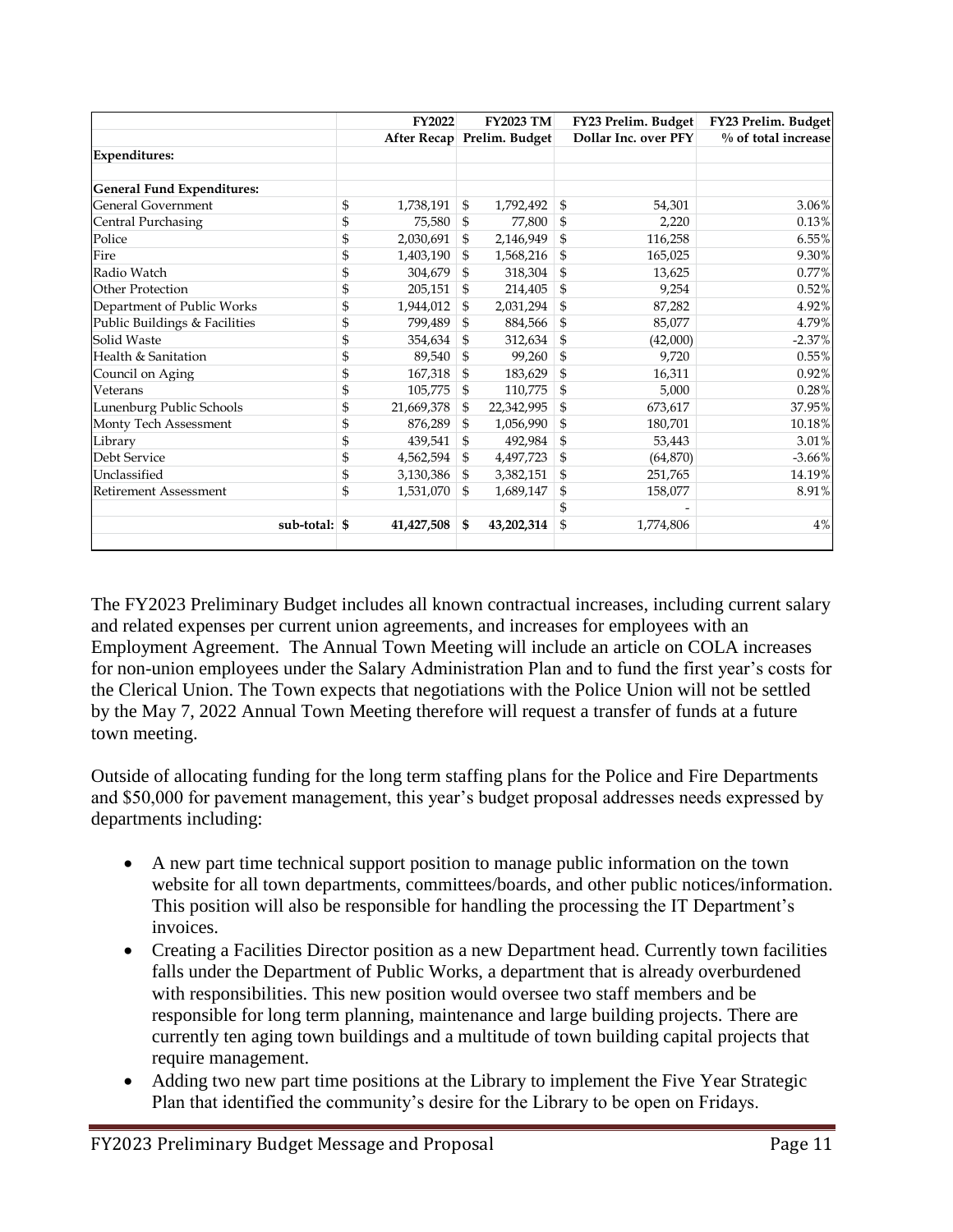- Addressing the need for part time clerical staff for the Police Department and the Conservation Division under the Land Use Department.
- Adds a new position for the COA Meal Site program.
- Funding to address certain positions that are below state minimum wage including registration workers, the Veterans Agent, and the Animal Control Officer.

Below are highlights of the preliminary budget recommendations made by the Town Manager:

#### **General Government**

The General Government category includes the Administrative, Financial, Technology, and Planning Offices of the town. Total spending in this category is recommended at \$1,792,492, which is an increase of 3% or \$54,301. The proposal includes all known contractual increases, audit costs, legal costs, and expenditures to provide general government services. The above target requests include:

- Funding for 10 hours per week of administrative support for Conservation under the Land Use Department;
- Funding for an additional 4 hours for the Assistant Collector;
- Creation of a new part time technical support position to manage public information on the town website for all town departments, committees/boards, and other public notices/information. This 19 hours/week position will also be responsible for handling the processing the IT Department's invoices.
- Includes additional costs for hardware, software, website, and internet costs.
- Increases the funding in the registration workers salary line to reflect adjusting wages to the state minimum wage;
- Creation of a line item for an Alternate Building Commissioner in the event inspections are needed when the Building Commissioner is out of the office for paid time off;

#### **Central Purchasing**

This category increased by \$2,200 to cover increases in operational costs. This account also includes the copier lease agreements for the Town, telephone charges for town facilities and office equipment maintenance.

#### **Police Department**

The Lunenburg Police Department employs one full time Police Chief, a Lieutenant, a Detective (currently vacant), 4 Sergeants (one currently vacant), 10 full time Police Officers, 1 School Resource Officer, 1 Traffic Officer and 5 Reserve Intermittent Police Officers, a Public Safety Coordinator, and a Desk Officer. The Police Department is in operation 24 hours a day, 7 days a week. For many years the Chief had requested additional staffing based upon the department's level of activity. In 2018 former Police Chief James Marino proposed a 10 year plan of adding one additional full time officer each fiscal year to reach adequate staffing levels and making these changes incrementally. The last four fiscal years, an additional police officer was added each year.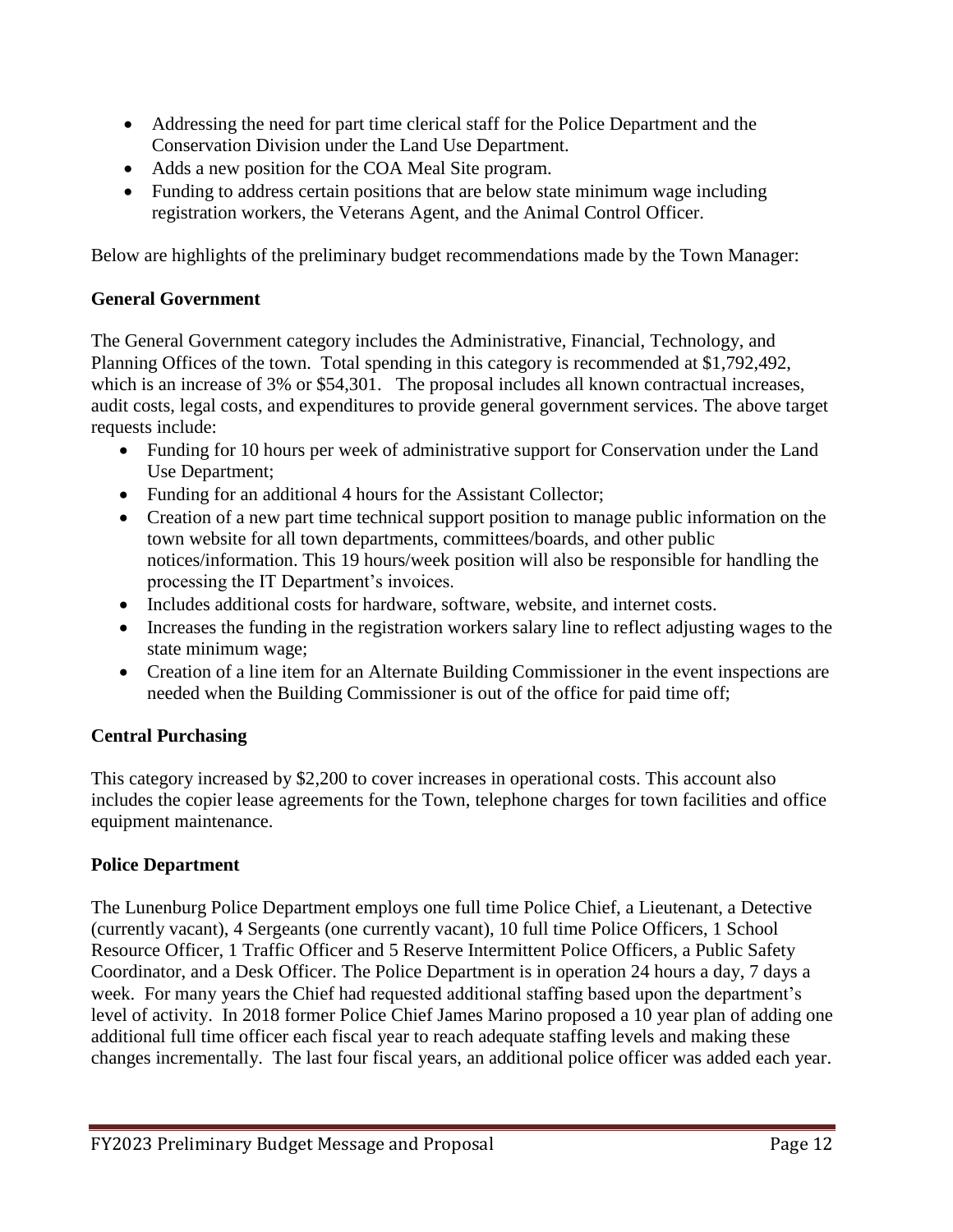Another challenge related to staffing are the new training requirements for all reserve officers under the Police Reform Act. The costs impact thus far for FY22 for 6 months have been approximately \$15,600. This unfunded mandate has been addressed with the state legislators and will hopefully be addressed by the State.

The primary increase in the FY23 Police Department budget reflects one additional Police Officer for a half year and related expenses. The decrease in the amount needed for the Full Time Officer is due to the timing that the officer will become a full time officer due to the required academy training. The budget also reflects a decrease in the costs of the lock-up due to the use of the lockup facility at the Worcester County House of Corrections.

The other above target requests include:

- A lease for a motorcycle for licensed patrolmen;
- A part time clerical position to assist with License to Carry support services, assist with accounts payable, and assist with payroll;
- Increases the funding for the Animal Control Officer to reflect adjusting wages to the state minimum wage;
- Funds to address the retirement of an officer.

The total increase over the previous fiscal year is \$116,258, which is a 5% increase.

#### **Fire Department**

The Fire Department is comprised of a full time Fire Chief, 6 full time Firefighter/EMTs, 2 full time Firefighter/Paramedics, an EMS Coordinator, and 30-40 on call reserve firefighters and on call EMT's. It is expected that two of the current Firefighter/EMT's will become certified as Paramedics by December 2022.

The Fire Department faces similar challenges as the Police Department in an increase in service calls due to the growing population, as well as the need for growing the Department to be able to run at the paramedic level in order to provide a higher level of medical care alongside a growing percentage of residents in their senior years. In 2018 the Fire Chief proposed a five year plan to add one firefighter/paramedic each fiscal year to reach adequate staffing to operate a 24/7 Paramedic Level Service. This plan was accelerated at the May 2018 Annual Town Meeting through a citizen's petition to hire two firefighter/EMT's instead of one firefighter/Paramedic in FY19 and in FY20 a seventh full time firefighter was not included in the budget due to a need to address a significant rise in overtime costs. The preliminary budget for the Fire Department includes the costs in the projected five year plan to add a ninth full time Firefighter/Paramedic, an increase in the firefighters training line to cover Paramedic Training shift coverage. The Fire Department currently runs all three shifts at the Advanced Level Service. Monday thru Saturdays are covered by three full time staff (1 officer/2FF/EMT or Paramedic). Sundays are covered by two per diem firefighter/EMT's or Paramedic and one on call duty officer. The Fire Department will be able to apply to the State for a Paramedic Level Service once there are enough licensed paramedics to cover every shift. The total increase over the previous fiscal year is \$165,025, which is an 11% increase.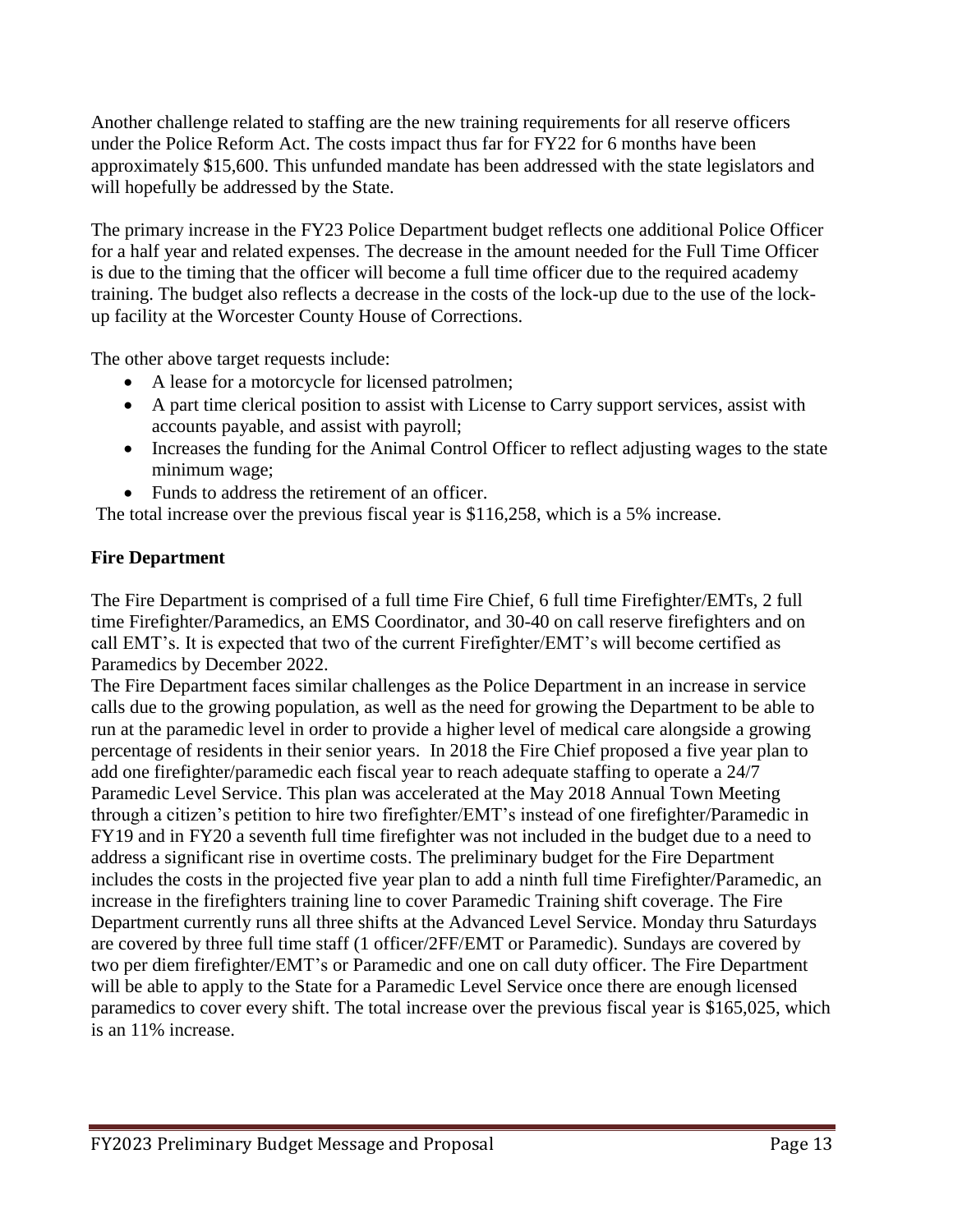#### **Public Works, Town Facilities and Buildings**

The Department of Public Works preliminary budget addresses the creation of a new Facilities Director position. The divisions under the Department of Public Works currently include Highway, Sewer, Cemetery, Facilities, Parks, and the Pay-As-You-Throw program. Over time this department gained greater and greater responsibilities, which has created unrealistic expectations. By creating a separate Facilities Department, this would reduce the already overburdened Public Works Department and would create greater efficiencies. There are ten aging town buildings and the responsibility of creating long term property maintenance plans should be the primary focus of one individual. These ten aging buildings also require regular maintenance and a multitude of large capital projects that need to be managed on a regular basis.

Another town-wide priority in this budget recommendation is continuing to invest in our road infrastructure. The proposed budget reflects the unwritten plan to increase the pavement management line by \$50,000 a year that will ultimately reach a sustainable level upon the completion of the Pavement Management Plan Debt Exclusion. This increase is supported by the additional growth in the Motor Vehicle Excise Account in Local Receipts.

The total increase over the previous fiscal year for the DPW is \$87,282, or a 4% increase, and the total increase over the previous fiscal year for the Town Buildings & Facilities budget is \$85,077, or a 10% increase.

#### **Solid Waste/Recycling Program**

In Fiscal Year 2020 there was a substantial increase in the Solid Waste/Recycling costs due to the global market changes in recycling stemming from China's National Sword Policy. The Town began paying for its recyclables on July 1, 2019, adding approximately \$62,000 to the cost of that program and an increase in Pay-As-You-Throw (PAYT) bags. After going out to bid and receiving one bid from EL Harvey, we saw a significant increase in both the tonnage rate for disposal of trash and recycling. Our contract did include a cost sharing model but with no history and data to determine the effect of this cost sharing model, the FY22 budget reflected the full rate for recycling with any offsets for cost sharing. Based on the costs that we have paid thus far in FY22 and the positive impact of the cost sharing model, this budget will be reduced by \$42,000.

#### **Lunenburg Public Schools**

The Town Manager's recommended preliminary FY2023 budget for Lunenburg Public Schools is \$22,342,995 or a 3.11% increase. This total includes \$17,686 towards Curriculum Update expenses, which is in addition to the Curriculum Adoption within the School Operating budget and reflects the amount the Superintendent presented to the School Committee in January as the FY23 proposed budget. This proposal is an increase of \$673,617 over the previous fiscal year's appropriation. The Superintendent's current budget proposal includes 5 new positions funded through the local appropriation and 3 grant funded positions. These three positions are funded from a federal SPED grant, DPH grant, and ESSER III funds. The School is also be applying for any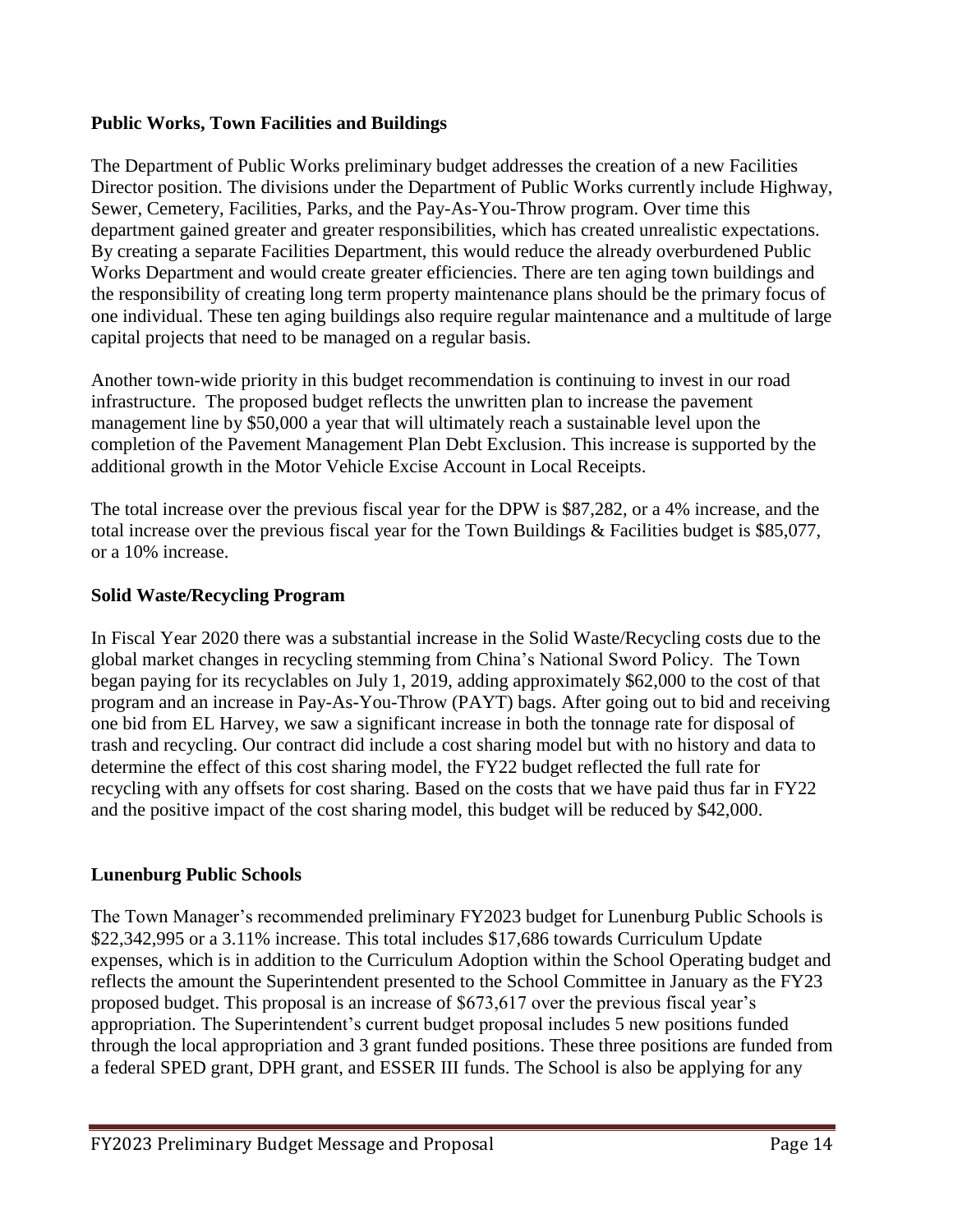other grant funds as they become known. ESSER II funds need to be used by September of 2024 and ESSER III funds need to be used by June of 2025.

#### **Montachusett Regional Vocational School**

Other school related expenses in the preliminary budget include a 21% increase or an increase of \$180,701 for the town's assessment for Montachusett Regional Vocational Technical School with the actual assessment received by mid-March. This estimate is based on our foundation enrollment increasing from 83 to 94 students, the required minimum contributions set by the State, transportation and capital costs. It is possible that the assessment will be offset by Elementary and Secondary School Emergency Relief funding, similar to last year.

#### **Health & Sanitation**

The target budget for the Board of Health included a 5% increase for the assessment for Nashoba Associated Boards of Health but the actual assessment was a 22% increase (\$9,870). This increase is due to the method that the Association has been using since 2011 that is based on the decennial US Census count of each community. With the completion of the US Census in 2020, the Nashoba Associated Boards of Health set the assessments with a current per capita (\$4.33), using the US Census for each community, plus 5%. Due to our increase in population per the 2020 Census (11,782), Lunenburg saw a significant percentage increase. I have inquired about changing the method to a set date with annual census figures provided by each community's Town Clerk so the assessment would see incremental increases each year instead of every ten years. This inquiry will not affect the FY23 assessment but will be explored further for future fiscal years.

#### **Council on Aging**

The preliminary budget recommendation includes two increases for the Council on Aging. The first being the addition of an Assistant Meal Site Manager, which reorganizes the existing Meal Site Manager to the Assistant Meal Site Manager position, will enhance the nutrition program offered for seniors at the Eagle House by offering more freshly prepared meals on site. The intention is that half of the Assistant Meal Site salary will be paid with formula grant funds and the other half through the town appropriation. The overall increase from FY22 is \$9,744. The other increase is an additional \$2,000 in the office supplies line. The overall increase is \$16,311.

#### **Veterans**

Similar to the Registration Worker's salaries and the Animal Control Officer, the Veterans Agent salary line has not increased in many years and does not meet state minimum wage. This preliminary budget recommendation addresses bringing the wages up to state minimum wage based on the average hours worked by the current Veterans Agent. This is a \$5,000 increase.

#### **Library**

The preliminary budget addresses all of the top priorities of the Library, including funding to hire two part time staff required to open on Fridays as identified in the Library's recent Five Year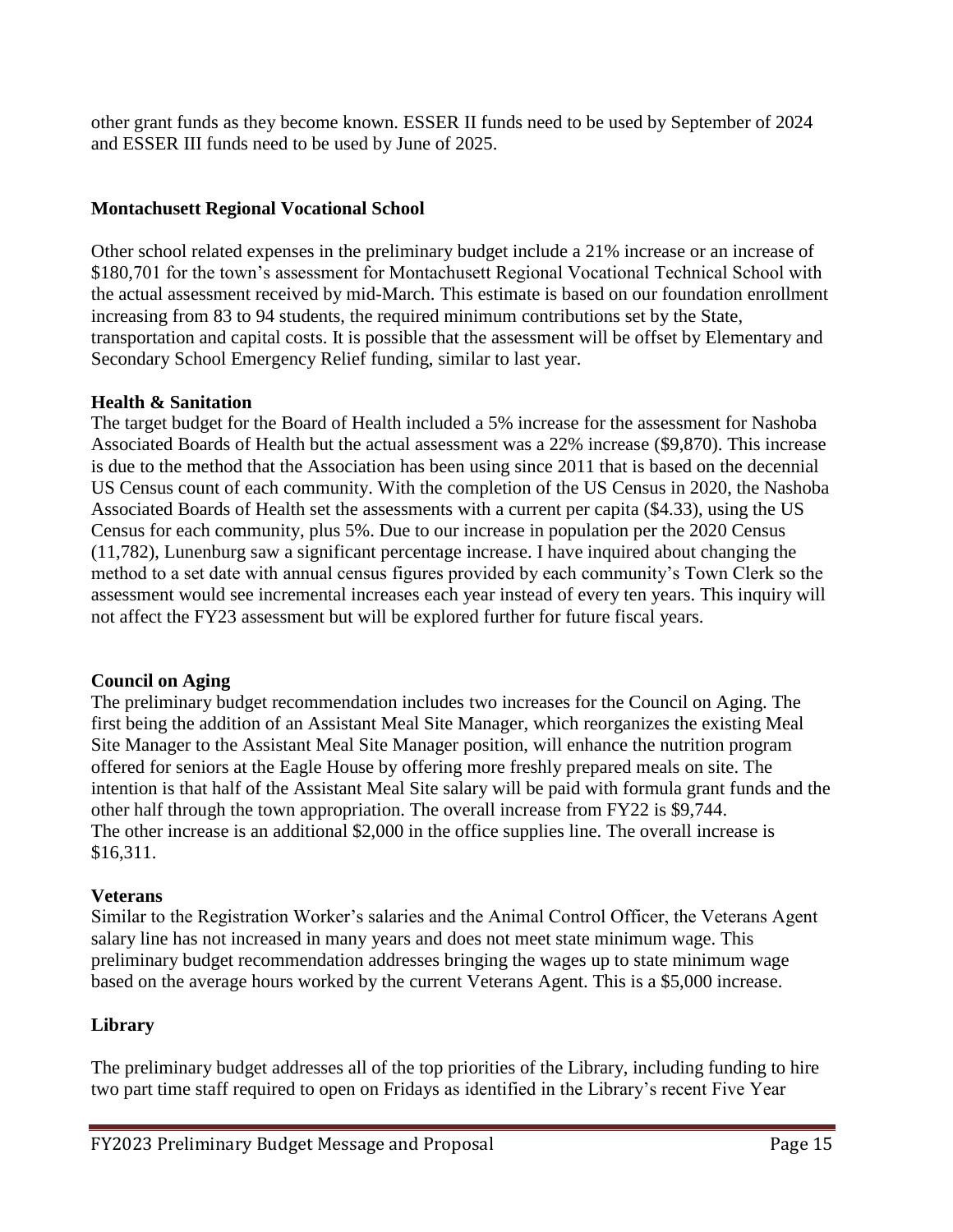Strategic Plan, increases the heating line to address increased heating costs related to opening on Fridays, increasing the programs line to decrease dependence on the Friends of the Library annual contributions to programming, an increase in the CWMARS that reflects the full cost, and an increase to the Library Materials line that currently exceeds the 16% spending requirement on library materials.

#### **Unclassified General Government**

The Unclassified category of the operational budget includes Health Insurance, Workers Compensation Insurance, Liability Insurance, Police/Fire Injured on Duty Insurance, and Reserves.

Health insurance is one of the larger expenses within both the town and school budgets. The Town purchases Health Insurance for all active and retired employees through the Massachusetts Interlocal Insurance Association (MIIA). By purchasing insurance through this cooperative, we are able to receive the benefit of being a part of the largest municipal joint purchasing group. As a result of our membership in MIIA and due to the fact that we have favorable claims history, our rates have also been favorable.

At the annual MMA meeting in January, MIIA announced members will be receiving rates of an increase/decrease based on a range within a minimum of 0%, an average of 3.7% and a maximum of 7.5%. Based on the town's loss ratios, our insurance representative confirmed we could maintain our maximum increase for health insurance for active employees at 6% and 5% for retirees. We will receive our actual renewal rates by the beginning of March and hope to see the actual rate to be lower than 6% for active employee plans. We have been fortunate the last three years with receiving a full month holiday premium in FY22 that amounted to a \$369,334 savings that was deposited into a Health Insurance Stabilization account, a rate decrease of .03% in FY22 for active plans, and a .66% rate increase in FY21 for active plans, and a rate decrease of 2.45% in FY20 for active plans.

Another noteworthy point is that 34% of the Health Insurance budget is health insurance for active town employees, 49% is health insurance school retirees and 17% for health insurance for town retirees. The active health insurance is approx. \$828,695 out of the \$2,450,614, school retirees' account for \$1,207,421 and Town retirees account for \$414,498.

The preliminary budget estimates a 5% increase for Workers Compensation and Liability insurance and level funds Police/Fire Injured on Duty insurance. We will readjust the Workers Compensation and Liability insurance once renewals are received in March.

The total recommended budget for Unclassified General Government is \$3,382,151or a \$251,765 (8%) increase over the previous fiscal year.

#### **Capital**

The Capital Planning Committee received thirty (30) capital project requests totaling \$4,043,049. The CPC prioritized the projects and provided this prioritized list to the Town Manager on January 4<sup>th</sup>. Per the Charter, the Town Manager may modify this list of capital projects as part of the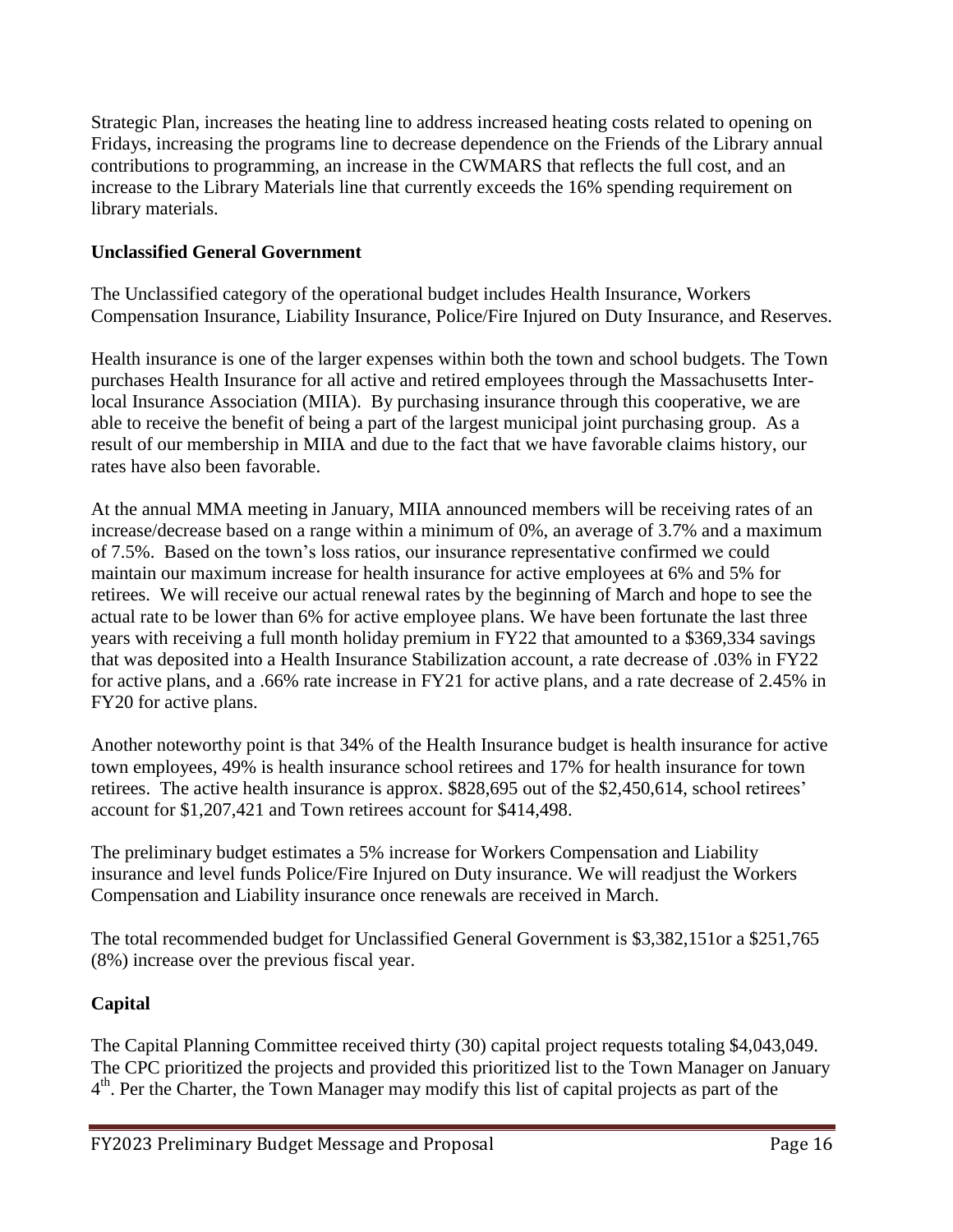proposed budget for the next fiscal year. The FY23 Capital Plan recommendation at this time includes 20 out of the 30 projects for a total of \$1,740,049. Similar to previous years, the FY23 Capital Plan will be funded with free cash, tax revenues, and unexpended capital appropriations from previous fiscal years. There is no additional borrowing required to fund the FY23 Capital Plan. The chart below identifies all the items included at this time in the FY23 Capital Plan and their funding sources. Due to a current projected surplus of \$514,000 in the FY23 budget, undesignated balance of Free Cash, and additional unexpended capital funds from previous capital projects, the recommendation is to revisit the amount of funding towards the FY23 Capital Plan as the development of the budget progresses.

| <b>TM</b>             | <b>CPC</b>      | Collins | CIP#                         | Dept.                      | Project Name                                              | Category               | FY 23 Projected    |
|-----------------------|-----------------|---------|------------------------------|----------------------------|-----------------------------------------------------------|------------------------|--------------------|
| Priority # Priority # |                 | Pts     |                              |                            |                                                           |                        |                    |
| 3                     |                 |         | 36 FM22-01                   | Infrastructure             | PSB Enginnering Design for Drainage                       | <b>Town Facilities</b> | \$<br>25,000.00    |
| $\overline{c}$        | $\overline{c}$  |         | 47 DPW17-08                  | <b>DPW</b>                 | 10-Wheel, plow & sand Repl. 1994 Mack                     | Vehicles               | \$<br>250,000.00   |
| $\overline{4}$        | 3               |         | 52 FM22-04                   | <b>Facilities</b>          | Senior Center, HVAC Upgrades                              | <b>Town Facilities</b> | \$<br>25,000.00    |
| $\mathbf{1}$          | 4               |         | 81 INFRA21-02 Infrastructure |                            | Page Street Construction                                  | Highway                | \$<br>150,000.00   |
| 5                     | 5               |         | 70 GG22-01                   | Planning Board Master Plan |                                                           | Gen. Govt              | \$<br>110,000.00   |
| 6                     | 6               |         | 41 DPW22-03                  | <b>DPW</b>                 | Two Way Radio System                                      | Highway                | \$<br>35,000.00    |
| $\overline{7}$        |                 |         | 69 PD22-01                   | Police                     | Canine Replacement                                        | Police                 | \$<br>24,250.00    |
| 8                     | 8               |         | 54 PD20-03                   | Police                     | Police Marked Ford Interceptor Hybrid -Addition to Fleet  | Police                 | \$<br>62,000.00    |
| 9                     | $\mathbf{Q}$    |         | 66 FM19-05                   | <b>Facilities</b>          | Town Hall Repairs- Vertex Year 2 Items 7-11 & 13          | <b>Town Facilities</b> | \$<br>96,000.00    |
| 10                    | 10 <sup>1</sup> |         | 60 INFRA21-05 Infrastructure |                            | Flat Hill Road Drainage Design                            | Highway                | \$<br>45,000.00    |
| 14                    | 11              |         | 30 INFRA22-03 Facilities     |                            | Marshall Park Survey                                      | <b>Town Facilities</b> | \$<br>25,000.00    |
| 12                    | 12              |         | $67 GG22-02$                 |                            | Town Manager Records Retention                            | Gen. Govt              | \$<br>62,500.00    |
| 13                    | 13              |         | 46 DPW21-01                  | <b>DPW</b>                 | Utility Tractor/Rotary Mower Combo                        | Highway                | \$<br>170,000.00   |
| 11                    | 14              |         | 61 LPS19-05                  | Schools                    | One Ton Dump Truck with Plow                              | Schools                | \$<br>58,833.00    |
| 15                    | 15              |         | 61 FM21-05                   | <b>Facilities</b>          | Senior Center, Vertex Items #4, 7 (1998 Roof Replacement) | <b>Town Facilities</b> | \$<br>35,661.00    |
| 16                    | 16              |         | 37 DPW17-09                  | <b>DPW</b>                 | One Ton Dump Truck with Plow                              | Highway                | \$<br>58,000.00    |
| 18                    | 17              |         | 47 FM21-06                   | <b>Facilities</b>          | Brooks House-Vertex Items #3, #4 Foundation               | <b>Town Facilities</b> | \$<br>24,000.00    |
| 17                    | 18              |         | 42 LPS19-10                  | Schools                    | Mower                                                     | Schools                | \$<br>45,000.00    |
| 19                    | 19              |         | 54 PD16-14-2                 | Police                     | Police Marked Ford 150 Responder - Addition to fleet      | Police                 | \$<br>67,805.00    |
| 20                    | 20              |         | 53 FM19-08A                  | <b>Facilities</b>          | Old Primary-Vertex Haz. Matls Abatement                   | <b>Town Facilities</b> | \$<br>371,000.00   |
|                       |                 |         |                              |                            |                                                           |                        | \$<br>1,740,049.00 |
|                       |                 |         |                              |                            |                                                           |                        |                    |
|                       |                 |         |                              | Funding:                   | Raise & appropriate                                       |                        | 700,000            |
|                       |                 |         |                              |                            | Free cash                                                 |                        | 1,000,000          |
|                       |                 |         |                              |                            | <b>Unexpended Capital</b>                                 |                        | 40,049             |
|                       |                 |         |                              |                            | Premium Reserved for Capital                              |                        |                    |
|                       |                 |         |                              |                            | Special Purpose Stabilization Account                     |                        |                    |
|                       |                 |         |                              |                            | <b>Total Available Funding</b>                            |                        | 1,740,049          |

#### **Use of Free Cash on Capital and Reserves**

The FY2023 budget uses \$1,616,692 of the \$2,666,962 certified Free Cash available for appropriation for the following

- $\bullet$  \$266,692 towards OPEB liability costs (=10% of the previous year's certified free cash);
- \$1,000,000 towards the FY23 Capital Plan;
- \$100,000 deposited into the regular Stabilization Account per the Town's Financial Policy;
- \$250,000 deposited into the Special Purpose Stabilization Account.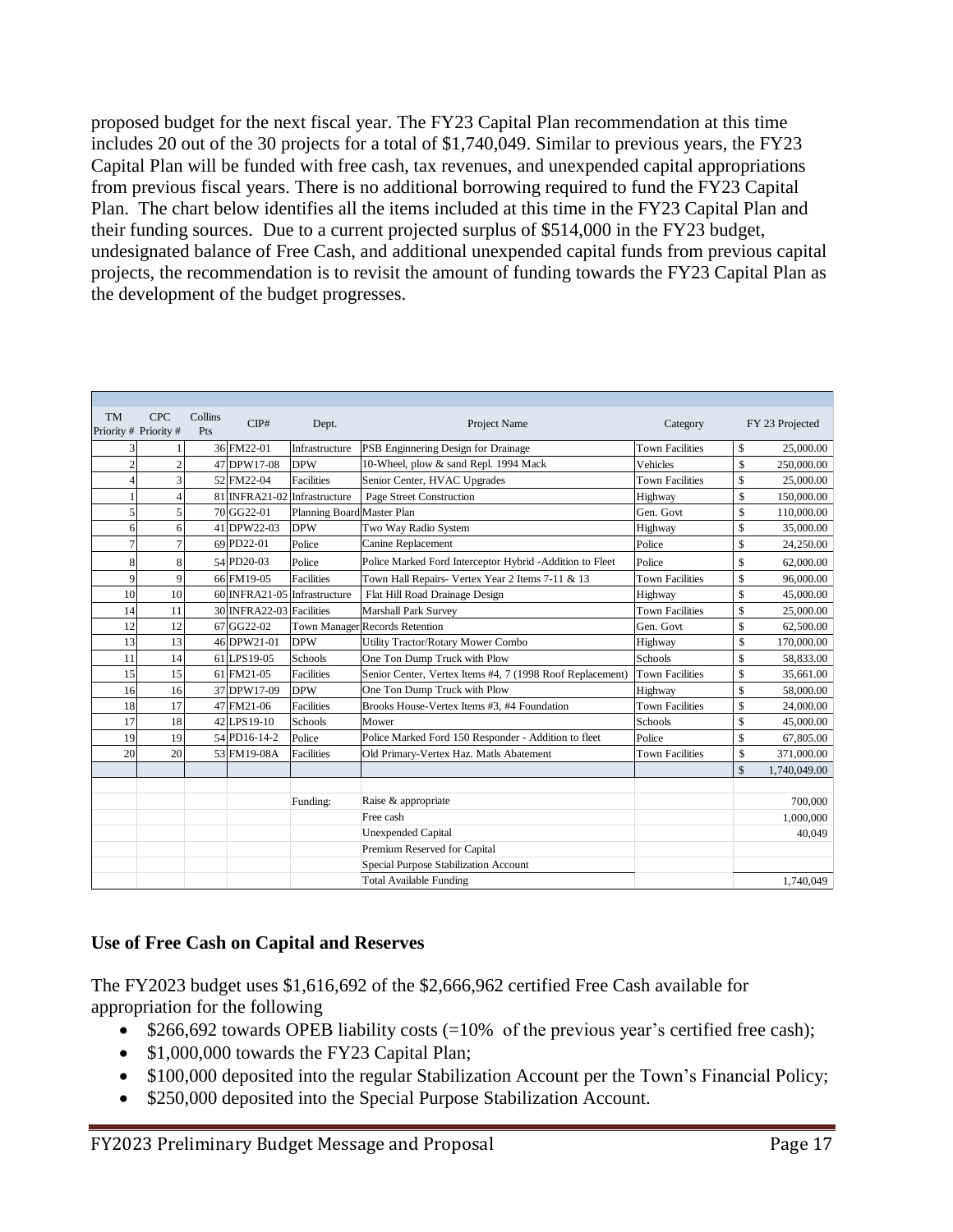This leaves an undesignated balance of \$1,050,270. The recommendation is that a portion of this undesignated balance rolls to next fiscal year's Free cash balance to help fund next year's Capital, a portion should be reserved for funding money articles at the Annual Town Meeting, be considered to fund additional projects in the FY23 Capital Plan, increase the amount deposited into stabilization accounts, and be a source of funding if the Snow & Ice deficit cannot be funded within the FY22 operating budget. The use of Free Cash on one time expenditures (Capital) and deposits into the town's reserves promotes a fiscal sustainability and plans for the town's future.

#### **Retirement Assessment**

The Worcester Regional Retirement System annually provides each member Town an assessment based upon anticipated retirement benefits to be paid out. The Town's FY2023 assessment has been certified at \$1,689,147, which includes an early payment discount of approximately \$31,125. The town portion is \$1,062,867, the Sewer portion is \$16,101, the School portion is \$598,149, and employees that are both town and school account for \$12,030.

The FY 2023 assessment is an overall increase of \$158,077 or a 10.32% increase from last fiscal year.

#### **Non-Appropriated Expenditures**

Cherry Sheet Charges, Cherry Sheet Offsets, funds for the Overlay account, and Tax Title make up the non-appropriated expenditures that are raised on the tax recapitulation sheet that is submitted to the Department of Revenue to set the tax rate. The Cherry Sheet Charges and Cherry Sheet Offsets are based on the Governor's House 1 Budget Proposal and indicate a decrease in the State/County Charges, Choice/Charter Tuition Assessments, and Cherry Sheet Offsets. For the preliminary budget proposal, the Tax Title Account is recommended to be increased from \$24,000 to \$29,000 in order to address additional tax title properties and the funds required to go through the tax title process. The estimate needed for the Overlay Account is \$120,000.

|                             |                                                                                                                                                  | <b>FY2020</b>  |  | <b>FY2021</b>  |  | <b>FY2022</b>  |        | <b>FY2023</b>  |                 | <b>Dollar Increase</b> |  |  |
|-----------------------------|--------------------------------------------------------------------------------------------------------------------------------------------------|----------------|--|----------------|--|----------------|--------|----------------|-----------------|------------------------|--|--|
|                             |                                                                                                                                                  | Final          |  | Final          |  | Final          | Prelim |                | <b>Over PFY</b> |                        |  |  |
|                             |                                                                                                                                                  |                |  |                |  |                |        |                |                 |                        |  |  |
| <b>Cherry Sheet Charges</b> |                                                                                                                                                  | $1,082,507$ \$ |  | $1,036,576$ \$ |  | $1.102.728$ \$ |        | $1,134,931$ \$ |                 | 32,203                 |  |  |
| <b>Cherry Sheet Offsets</b> |                                                                                                                                                  | $199,182$ \$   |  | $199,182$ \$   |  | $197,559$ \$   |        | $131,710$ \$   |                 | (65, 849)              |  |  |
| Overlay                     |                                                                                                                                                  | 174.997 \$     |  | $115.887$ \$   |  | $123.089$ \$   |        | $120,000$ \$   |                 | (3,089)                |  |  |
| Tax Title                   |                                                                                                                                                  | $24,000$ \$    |  | $24,000$ \$    |  | $24,000$ \$    |        | $29,000$ \$    |                 | 5,000                  |  |  |
| sub-total: \$               |                                                                                                                                                  | 1,480,686 \$   |  | $1,375,645$ \$ |  | 1.447.376 \$   |        | $1,415,641$ \$ |                 | (31,735)               |  |  |
|                             | Cherry Sheet Charges and Cherry Sheet Offsets reflect the estimate used to finalize the FY 2021 budget at the STM and when the tax rate was set. |                |  |                |  |                |        |                |                 |                        |  |  |

#### *Conclusion*

The preliminary budget presented leaves unappropriated balance of approximately \$514,000 that will backfill any potential increases beyond the preliminary budget estimate for the Montachusett Regional Vocational School assessment, additional funding towards the Capital Plan, and articles for the Annual Town Meeting that will require funding. The preliminary budget recommendation also funds certain increases to address the town's need for increased public safety services for Police and Fire, creating a new Director of Facilities, administrative support needs, funds